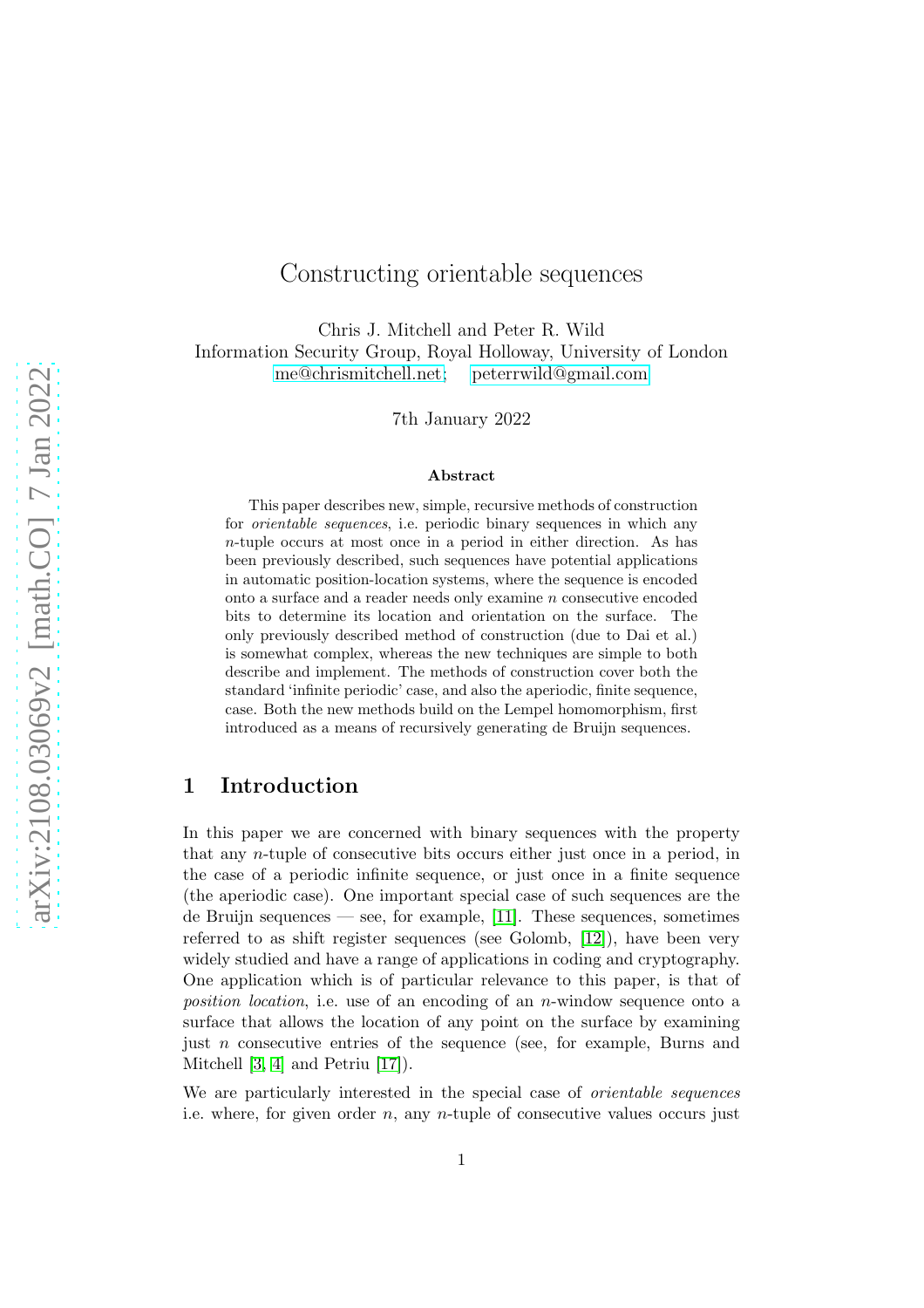once in a period in either direction, in the case of an infinite sequence, or just once in either direction in a finite sequence (the aperiodic case). These sequences have position-location applications in the case where the reader of such a sequence wishes to determine both its position and its direction of travel. Such sequences were introduced some 30 years ago see Burns and Mitchell [\[4\]](#page-18-3) and Dai et al. [\[8\]](#page-18-4). More recent work on the use of sequences for position location includes that of Szentandrási et al. [\[19\]](#page-19-1), Bruckstein et al. [\[2\]](#page-18-5), Berkowitz and Kopparty [\[1\]](#page-18-6), and Chee et al. [\[5,](#page-18-7) [6\]](#page-18-8). However, none of this more recent work provides any methods for constructing orientable sequences. Observe that orientable sequences are a particular type of universal cycle — see Chung et al. [\[7\]](#page-18-9) and Jackson et al. [\[14\]](#page-19-2).

Observe that no periodic orientable sequence exists for  $n < 5$ . A simple example of a periodic orientable sequence of order 5 is provided by the sequence of period  $m = 6$  with generating cycle [001101], which has optimally long period (see Table [1\)](#page-5-0). Sawada<sup>[1](#page-1-0)</sup> provides examples of orders 6 and 7 of periods 16 and 36 respectively,[00101011100000] and [0011011110011010100111010010], which were shown to be optimally long by exhaustive search.

As previously mentioned, Dai et al. [\[8\]](#page-18-4) give a method of construction for orientable sequences for every  $n \geq 5$ ; they also provide an upper bound on the period of such sequences. Whilst the method of construction is shown to generate sequences of asymptotically optimal periods, i.e. the ratio of the period of a generated sequence with the upper bound tends to 1 as  $n \to \infty$ , the method itself is somewhat complex. For a given order  $n$ , it involves working with the set of cycles of length  $n$  that are orientable. These cycles can be divided into pairs made up of a cycle and its reverse. Using a graphtheoretic argument that is existential rather than constructive, Dai et al. show how one of every pair of the cycles can be joined to give an orientable sequence of order *n*.

A key motivation for this paper is to work towards addressing the following problem posed by Dai et al. [\[8\]](#page-18-4).

It is an open problem as to whether a more practical procedure exists for the construction of orientable sequences that have this asymptotically optimal period.

It seems likely that the reference to 'practical' here means a direct method of construction rather than one based on an existence proof. We present below a recursive construction method that is much simpler, and can also generate sequences that are within a fixed factor of asymptotically optimal period. The fixed factor depends on the period of the 'starter sequence', but (using an example given at <http://debruijnsequence.org/db/orientable>)

<span id="page-1-0"></span><sup>&</sup>lt;sup>1</sup>See <http://debruijnsequence.org/db/orientable>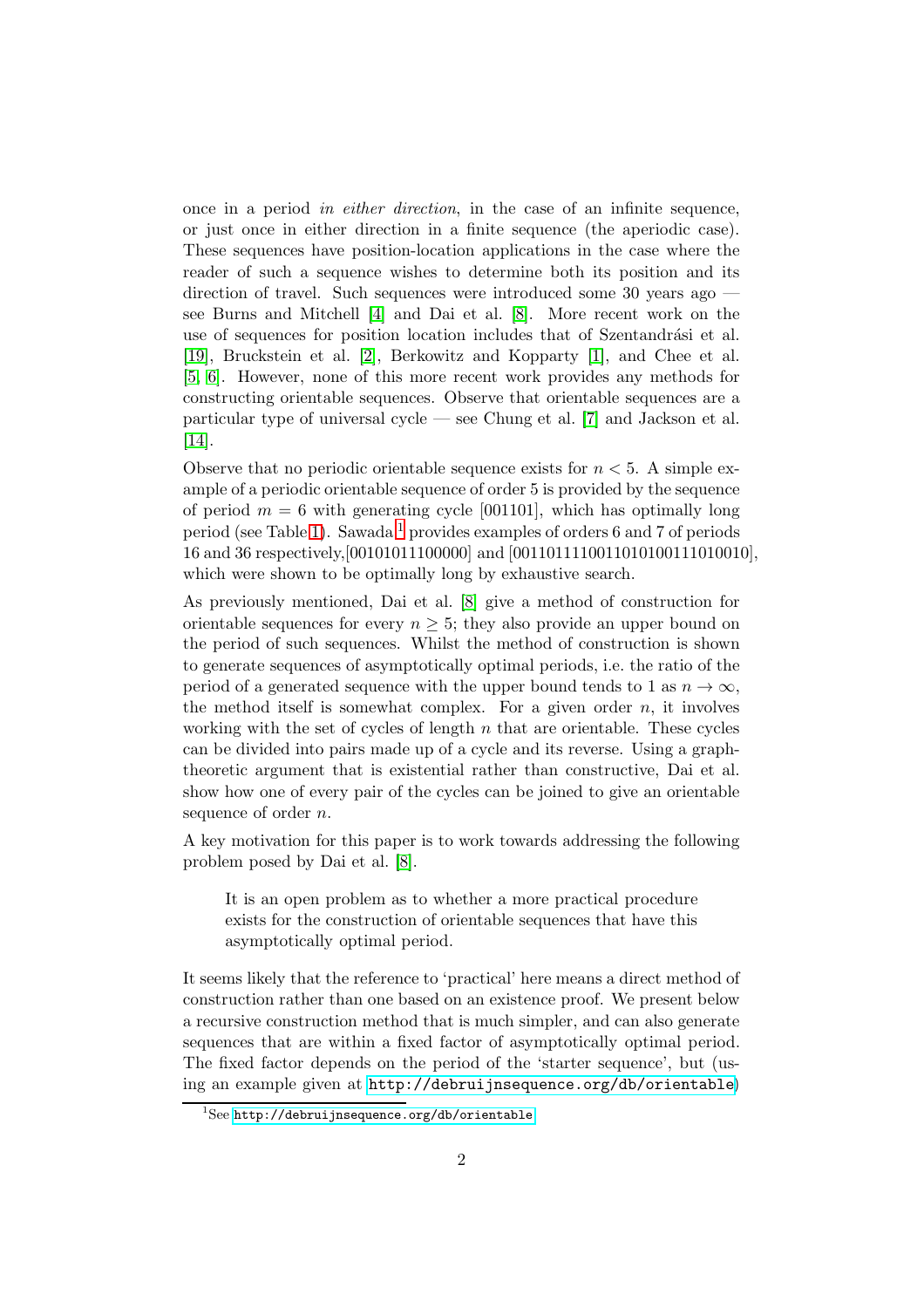sequences can be constructed with periods at least 63% of the maximum possible. Of course the sequences have period shorter than those due to Dai et al. [\[8\]](#page-18-4), which as noted above are of asymptotically optimal period.

We also examine here the aperiodic case, i.e. where the sequence is of finite length. Whilst this case was briefly examined by Burns and Mitchell [\[4\]](#page-18-3), the only previously known method of construction was a trivial derivation from the periodic case (see [\[4\]](#page-18-3) Lemma 1, and also as outlined in Section [4](#page-7-0) below). Analogously to the periodic case, we give below a simple, recursive method of constructing such sequences of close to asymptotically optimal length; 00010111 and 00001101001111 are examples of (optimally long) aperiodic orientable sequences of orders 4 and 5, respectively.

The remainder of this paper is structured as follows. In Section [2,](#page-2-0) the terminology used throughout the paper is introduced, together with a range of fundamental results. The Lempel homomorphism and its application are reviewed in Section [3.](#page-5-1) A method for constructing orientable sequences using the Lempel homomorphism is described in Section [4;](#page-7-0) this is followed in Section [5](#page-12-0) by an approach to the construction of aperiodic orientable sequences. The paper concludes in Section [6.](#page-17-0)

### <span id="page-2-0"></span>2 Terminology and fundamental results

#### 2.1 Periodic binary sequences with a tuple property

We are concerned here with periodic binary sequences  $S = (s_i)$ , where  $s_i \in$  $\mathbb{B} = \{0, 1\}$ , and where the period m of such a sequence is the smallest positive m such that  $s_{i+m} = s_i$  for all i. We are particularly interested in finite sub-strings of such sequences (*n*-tuples), and for  $n > 0$  we write

$$
\mathbf{s}_n(i) = (s_i, s_{i+1}, \dots, s_{i+n-1})
$$

for the *n*-tuple *appearing at position i* in  $S$ . We are also interested in the weight of (one period of) a periodic sequence  $S = (s_i)$ , and we write:

$$
w(S) = \sum_{i=0}^{m-1} s_i
$$

where  $m$  is the period of  $S$ .

To simplify certain discussions below, we also introduce the notion of a generating cycle. If  $S = (s_i)$  is a periodic binary sequence of period m, then the sequence of m values  $s_0, s_1, \ldots, s_{m-1}$  forms the generating cycle of S, and clearly the generating cycle defines the entire sequence. Following Lempel [\[15\]](#page-19-3), we write  $S = [s_0, s_1, \ldots, s_{m-1}].$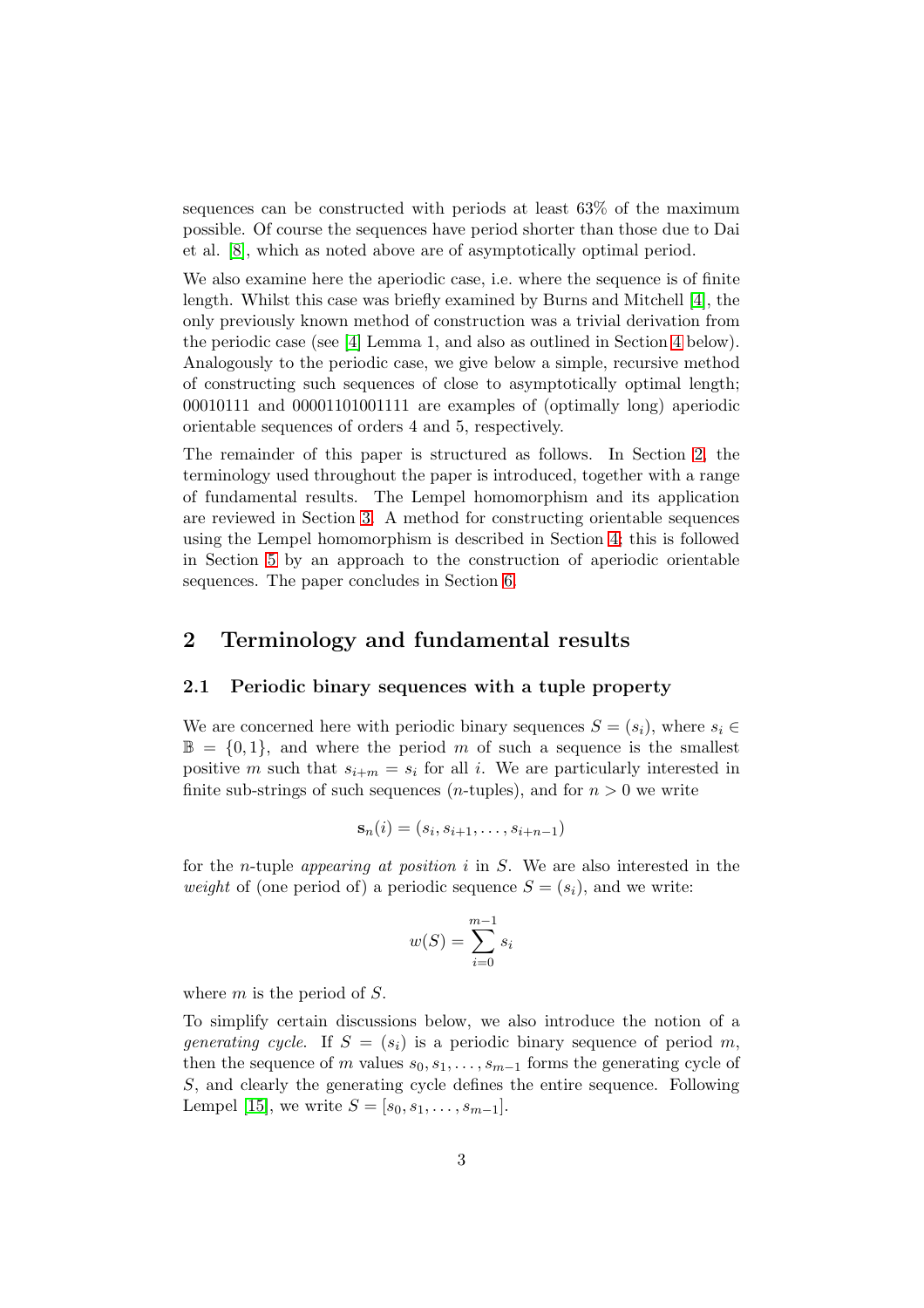We define an *n*-window sequence  $S = (s_i)$  (see, for example, [\[16\]](#page-19-4)) to be a periodic binary sequence of period  $m$  with the property that no  $n$ -tuple appears more than once in a period of the sequence, i.e. with the property that if  $s_n(i) = s_n(j)$  for some i, j, then  $i \equiv j \pmod{m}$ .

A de Bruijn sequence of order n [\[9\]](#page-18-10) is then simply an n-window sequence of period  $2<sup>n</sup>$  (i.e. of maximal period), and has the property that every possible n-tuple appears once in a period.

Since we are interested in tuples occurring either forwards or backwards in a sequence we also introduce the notion of a reversed tuple, so that if  $\mathbf{u} = (u_0, u_1, \dots, u_{n-1})$  is a binary *n*-tuple, i.e. if  $\mathbf{u} \in \mathbb{B}^n$ , then  $\mathbf{u}^R =$  $(u_{n-1}, u_{n-2}, \ldots, u_0)$  is its *reverse*. If a tuple **u** satisfies **u** = **u**<sup>R</sup> then we say it is symmetric.

The complement (or what Lempel [\[15\]](#page-19-3) refers to as the dual) of a tuple involves switching every 0 to a 1 and vice versa, and if  $\mathbf{u} = (u_0, u_1, \dots, u_{n-1}) \in$  $\mathbb{B}^n$  we write  $\bar{\mathbf{u}} = (u_0 \oplus 1, u_1 \oplus 1, \dots, u_{n-1} \oplus 1)$ , where here, as throughout,  $\oplus$ denotes exclusive-or (or, equivalently, modulo 2 addition). In a similar way, we refer to sequences being complementary if one can be obtained from the other by switching every 1 to a 0 and vice versa.

Following Lempel [\[15\]](#page-19-3), we define the conjugate of an n-tuple to be the tuple obtained by switching the first bit, i.e. if  $\mathbf{u} = (u_0, u_1, \dots, u_{n-1}) \in \mathbb{B}^n$ , then the conjugate  $\hat{\mathbf{u}}$  of **u** is the *n*-tuple  $(u_0 \oplus 1, u_1, \ldots, u_{n-1})$ .

Two *n*-window sequences  $S = (s_i)$  and  $T = (t_i)$  are said to be *disjoint* if they do not share an *n*-tuple, i.e. if  $\mathbf{s}_n(i) \neq \mathbf{t}_n(j)$  for every i, j. An *n*-window sequence is said to be primitive if it is disjoint from its complement.

We next give a well known result (closely related to Theorem 2 of Lempel  $[15]$ ) showing how two disjoint *n*-window sequences can be 'joined' to create a single *n*-window sequence, if they contain conjugate *n*-tuples; see also Lemma 3 of Sawada et al. [\[18\]](#page-19-5).

<span id="page-3-0"></span>**Theorem 2.1** Suppose  $S = (s_i)$  and  $T = (t_i)$  are disjoint n-window sequences of orders  $\ell$  and m respectively. Moreover suppose S and T contain the conjugate n-tuples **u** and **v** at positions i and j, respectively (i.e.  $\mathbf{u} = \hat{\mathbf{v}}$ ). Then

 $[s_0, s_1, \ldots, s_{i+n-1}, t_{j+n}, t_{j+n+1}, \ldots, t_{m-1}, t_0, \ldots, t_{j+n-1}, s_{i+n}, s_{i+n+1}, \ldots, s_{\ell-1}]$ 

is a generating cycle for an n-window sequence of period  $\ell + m$ .

We also introduce a graph of fundamental importance to the study of  $n$ window sequences.

**Definition 2.2** The de Bruijn-Good graph  $\mathcal{G}_n$  [\[13\]](#page-19-6) is a directed graph with vertex set  $\mathbb{B}^n$ , where for  $\mathbf{u}, \mathbf{v} \in \mathbb{B}^n$  (where  $\mathbf{u} = (u_0, u_1, \dots, u_{n-1})$  and  $\mathbf{v} =$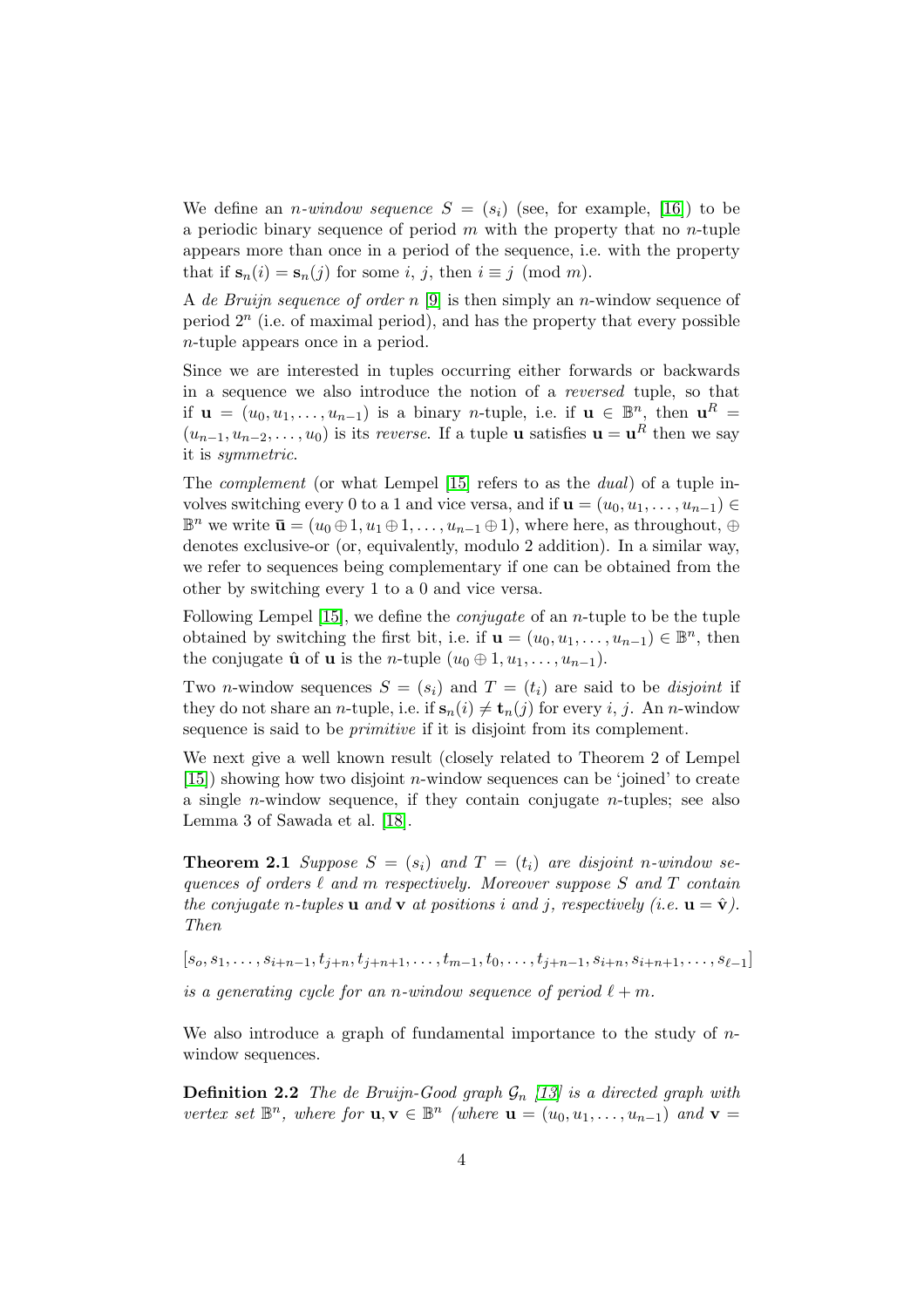$(v_0, v_1, \ldots, v_{n-1})$  there is a directed edge  $\mathbf{u} \to \mathbf{v}$  if and only if  $u_{i+1} = v_i$ ,  $0 \leq i \leq n-1$ .

It should be clear that every vertex in  $\mathcal{G}_n$  has two incoming edges and two outgoing edges. It should also be clear that an  $(n + 1)$ -window sequence defines a (directed) cycle in  $\mathcal{G}_n$ , (where every  $(n + 1)$ -tuple maps to an edge), and, using the same mapping, a de Bruijn sequence of order  $n + 1$ is equivalent to an Eulerian cycle in  $\mathcal{G}_n$ . This latter remark immediately establishes the existence of de Bruijn sequences for every n (given every node has degree 2). It is also straightforward to see that a de Bruijn sequence of order *n* defines an Hamiltonian cycle in  $\mathcal{G}_n$ , this time using the rather more obvious mapping of  $n$ -tuples to nodes.

### <span id="page-4-1"></span>2.2 Orientable sequences

The main focus of this paper is on *n*-window sequences with the property that an n-tuple cannot occur twice within a period in either direction. To this end we give the following definitions, following Dai et al. [\[8\]](#page-18-4).

**Definition 2.3** An n-window sequence  $S = (s_i)$  of period m is said to be an orientable sequence of order n (an  $OS(n)$ ) if, for any i, j,  $\mathbf{s}_n(i) \neq \mathbf{s}_n(j)^R$ .

We also need the following related concept.

**Definition 2.4** A pair of disjoint orientable sequences of order n,  $S = (s_i)$ and  $S' = (s'_i)$ , are said to be orientable-disjoint (or simply o-disjoint) if, for any i, j,  $\mathbf{s}_n(i) \neq \mathbf{s'}_n(j)^R$ .

<span id="page-4-0"></span>As noted in Section [1,](#page-0-0) Dai et al. [\[8\]](#page-18-4) give an upper bound on the period of orientable sequences.

**Theorem 2.5 (Dai et al.** [\[8\]](#page-18-4)) Suppose S is an  $OS(n)$  ( $n \ge 5$ ). Then the period of S is at most:

> $2^{n-1} - 41/9 \times 2^{n/2-1} + n/3 + 16/9$  if  $n \equiv 0 \pmod{4}$  $2^{n-1} - 31/9 \times 2^{(n-1)/2} + n/3 + 19/9$  if  $n \equiv 1 \pmod{4}$  $2^{n-1} - 41/9 \times 2^{n/2-1} + n/6 + 20/9$  if  $n \equiv 2 \pmod{4}$  $2^{n-1} - 31/9 \times 2^{(n-1)/2} + n/6 + 43/18$  if  $n \equiv 3 \pmod{4}$

The values arising from Theorem [2.5](#page-4-0) for  $5 \le n \le 9$  are given in Table [1.](#page-5-0)

Observe that the bound of Theorem [2.5](#page-4-0) does not appear to be sharp for  $n >$ 5; as noted in the introduction, Sawada (see <http://debruijnsequence.org/db/orientable>) has shown that the maximum periods of an  $OS(6)$  and  $OS(7)$  are 16 and 36 respectively.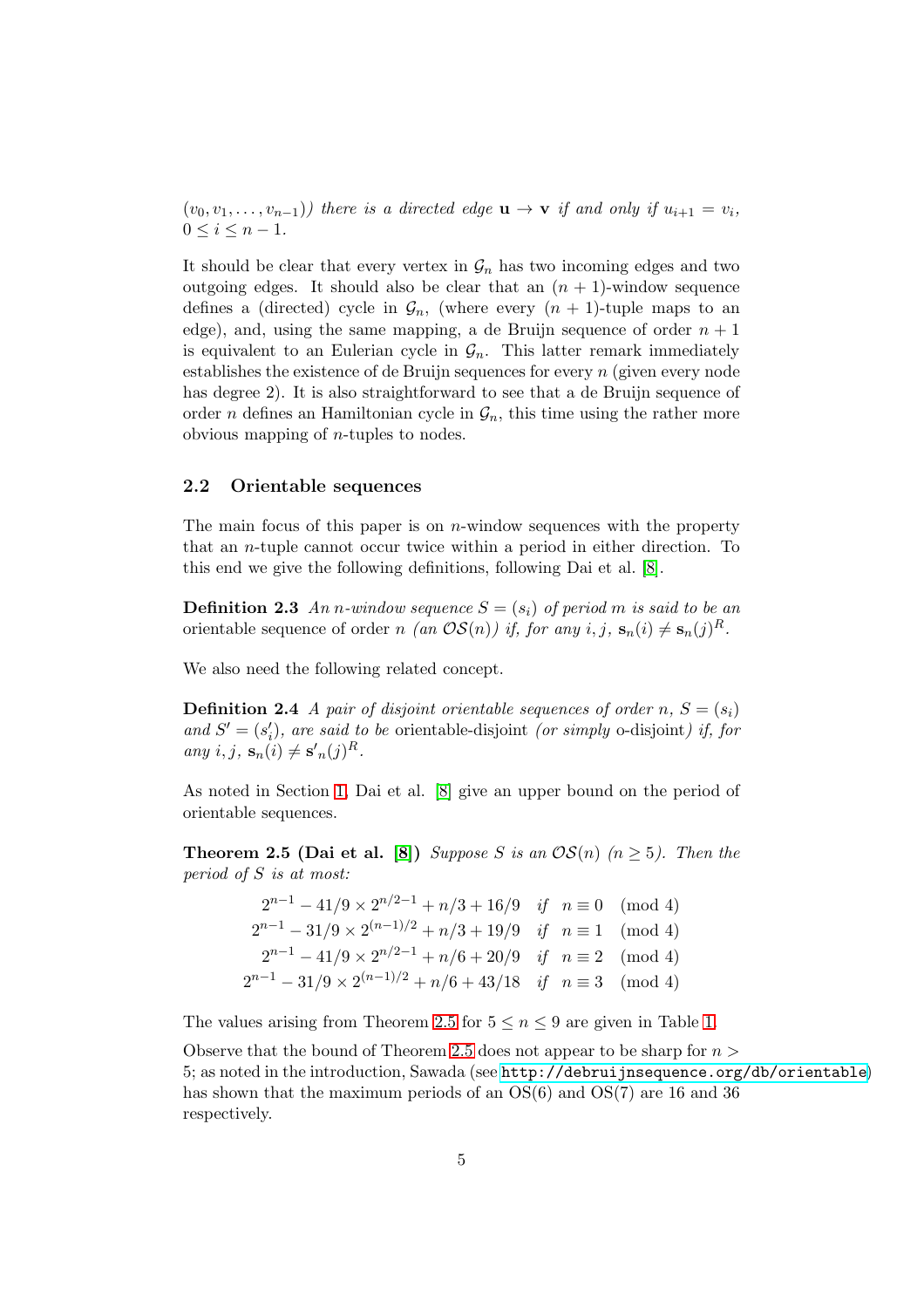<span id="page-5-0"></span>

| Order ( <i>n</i> ) Maximum period <i>m</i> for an $OS(n)$ |
|-----------------------------------------------------------|
|                                                           |
| 17                                                        |
| 40                                                        |
| 96                                                        |
| 206                                                       |

Table 1: Bounding the period of an  $OS(n)$  (from Theorem [2.5\)](#page-4-0)

### <span id="page-5-1"></span>3 The Lempel homomorphism

#### 3.1 The homomorphism

The construction method we introduce later in this paper is an application of the homomorphism D, due to Lempel, [\[15\]](#page-19-3).

**Definition 3.1 (Lempel [\[15\]](#page-19-3))** The mapping  $D : \mathbb{B}^n \to \mathbb{B}^{n-1}$  is as follows. If  $\mathbf{u} = (u_0, u_1, \ldots, u_{n-1}) \in \mathbb{B}^n$  then

 $D(\mathbf{u}) = (u_0 \oplus u_1, u_1 \oplus u_2, \dots, u_{n-2} \oplus u_{n-1}) \in \mathbb{B}^{n-1}.$ 

The Lempel homomorphism has the following properties [\[15\]](#page-19-3).

- *D* is onto, i.e.  $D(\mathbb{B}^n) = \mathbb{B}^{n-1}$  ([\[15\]](#page-19-3), Lemma 1).
- If  $\mathbf{u}, \mathbf{v} \in \mathbb{B}^n$  then  $D(\mathbf{u}) = D(\mathbf{v})$  if and only if  $\mathbf{u} = \mathbf{v}$  or  $\mathbf{u} = \bar{\mathbf{v}}$  ([\[15\]](#page-19-3), Lemma 2).
- D is a graph homomorphism of  $\mathcal{G}_n$  onto  $\mathcal{G}_{n-1}$  ([\[15\]](#page-19-3), Theorem 4).

We extend the notation to allow  $D$  to be applied to periodic binary sequences in the natural way. That is,  $D$  is a map from the set of periodic binary sequences to itself; the image of a sequence of period  $m$  will clearly have period dividing  $m$ . (See also Etzion [\[10\]](#page-18-11) for a discussion of other properties of D). In the natural way we can define  $D^{-1}$  to be the 'inverse' of D, i.e. if S is a periodic binary sequence than  $D^{-1}(S)$  is the set of all binary sequences T with the property that  $D(T) = S$ .

#### 3.2 Constructing de Bruijn sequences

We next observe how the Lempel homomorphism can be used to construct a de Bruijn sequence of order  $n + 1$  from a de Bruijn sequence of order n.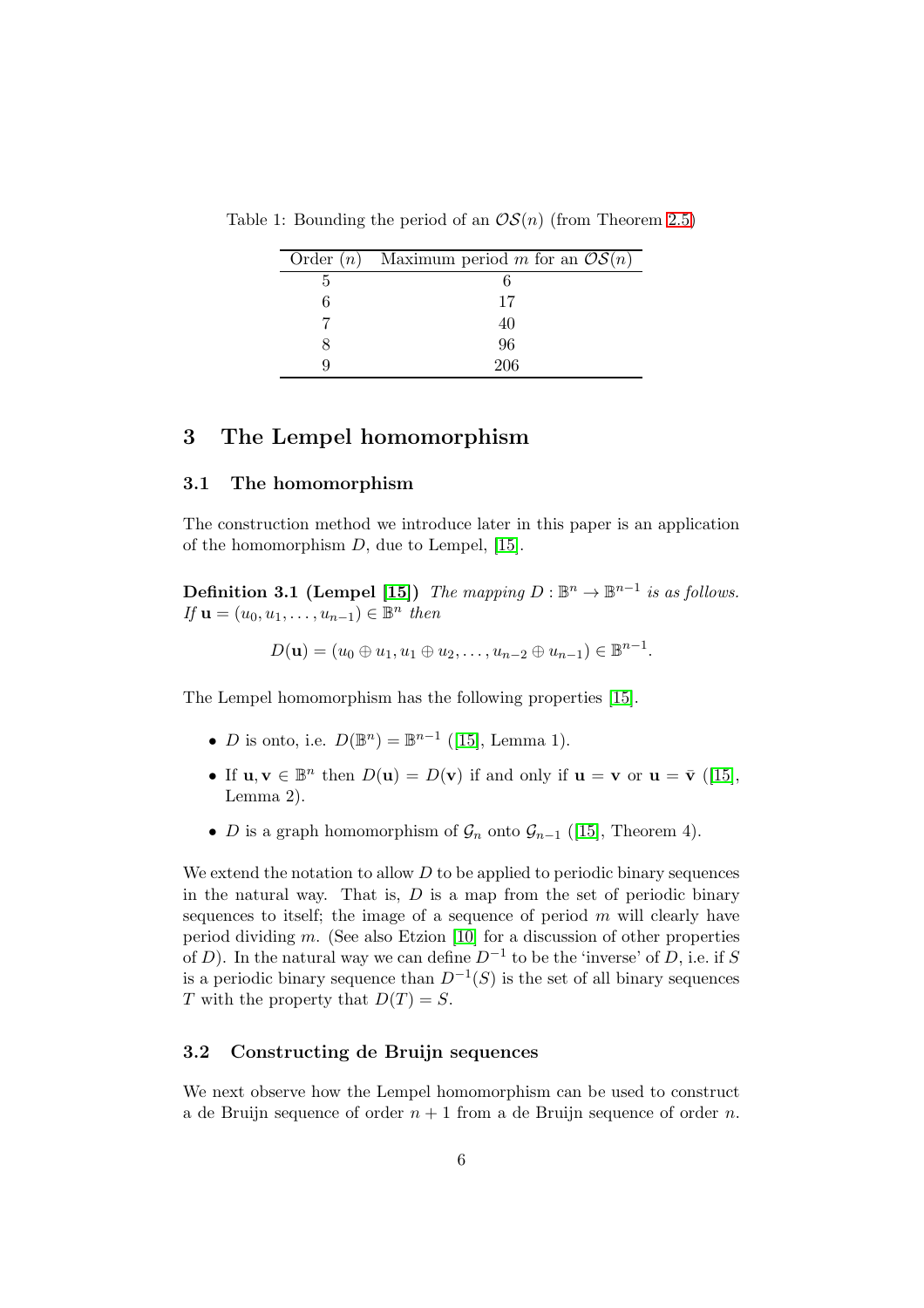<span id="page-6-0"></span>Although these results are well-known, we briefly give them here using our terminology, since they are of key importance for the orientable sequence construction given below. We first need the following result.

**Theorem 3.2** Suppose  $S = (s_i)$  is an n-window sequence of period m. Then:

- if  $w(S)$  is even then  $D^{-1}(S)$  consists of a disjoint pair of complementary primitive  $(n + 1)$ -window sequences of period m, and
- if  $w(S)$  is odd then  $D^{-1}(S)$  consists of two different shifts of a single  $(n + 1)$ -window sequence of period 2m and weight m.

**Proof** Suppose  $T = (t_i) \in D^{-1}(S)$ . It follows from the definition of D that

$$
t_i=t_0\oplus\bigoplus_{j=0}^{i-1}s_j.
$$

We consider the two cases separately.

• Suppose  $w(S)$  is even. Then it follows immediately that  $t_{m+i} = t_i$ for all *i*, i.e.  $D^{-1}(S)$  consists of a pair of sequences of period m. It also immediately follows that the two sequences are complementary. Next suppose that  $\mathbf{t}_{n+1}(i) = \mathbf{t}_{n+1}(j)$  for some *i*,*j*. Hence  $D(\mathbf{t}_{n+1}(i)) =$  $D(\mathbf{t}_{n+1}(j))$ , i.e., by definition of D we know that  $\mathbf{s}_n(i) = \mathbf{s}_n(j)$ . Since S is an *n*-window sequence of period m, it follows that  $i \equiv j \pmod{m}$ , and hence T is an  $(n + 1)$ -window sequence.

To establish primitivity, suppose the opposite, i.e. suppose  $t_{n+1}(i)$  =  $\bar{\mathbf{t}}_{n+1}(j)$  for some i,j. Then  $D(\mathbf{t}_{n+1}(i)) = D(\bar{\mathbf{t}}_{n+1}(j))$ , i.e.  $\mathbf{s}_n(i) = \mathbf{s}_n(j)$ . As previously this implies  $i \equiv j \pmod{m}$ , but since we know T has period m this immediately gives a contradiction since we assumed  ${\bf t}_{n+1}(i) \neq {\bf t}_{n+1}(j).$ 

• Now suppose  $w(S)$  is odd. Then it follows immediately that  $t_{m+i} =$  $t_i \oplus 1$  for all i, and hence  $t_{2m+i} = t_i$  for all i, i.e. T has period  $2m$ . The fact that  $D^{-1}(S)$  contains two possible shifts of the same sequence follows by considering that  $t_0$  can be either 0 or 1. The fact that  $T$ is an  $(n+1)$ -window sequence follows by precisely the same argument as for the even weight case. Finally, it has weight precisely half the period since if **u** is an  $(n+1)$ -tuple occurring in T, then  $\bar{u}$  also occurs in T. п

We next give two simple examples of the operation of  $D^{-1}$ .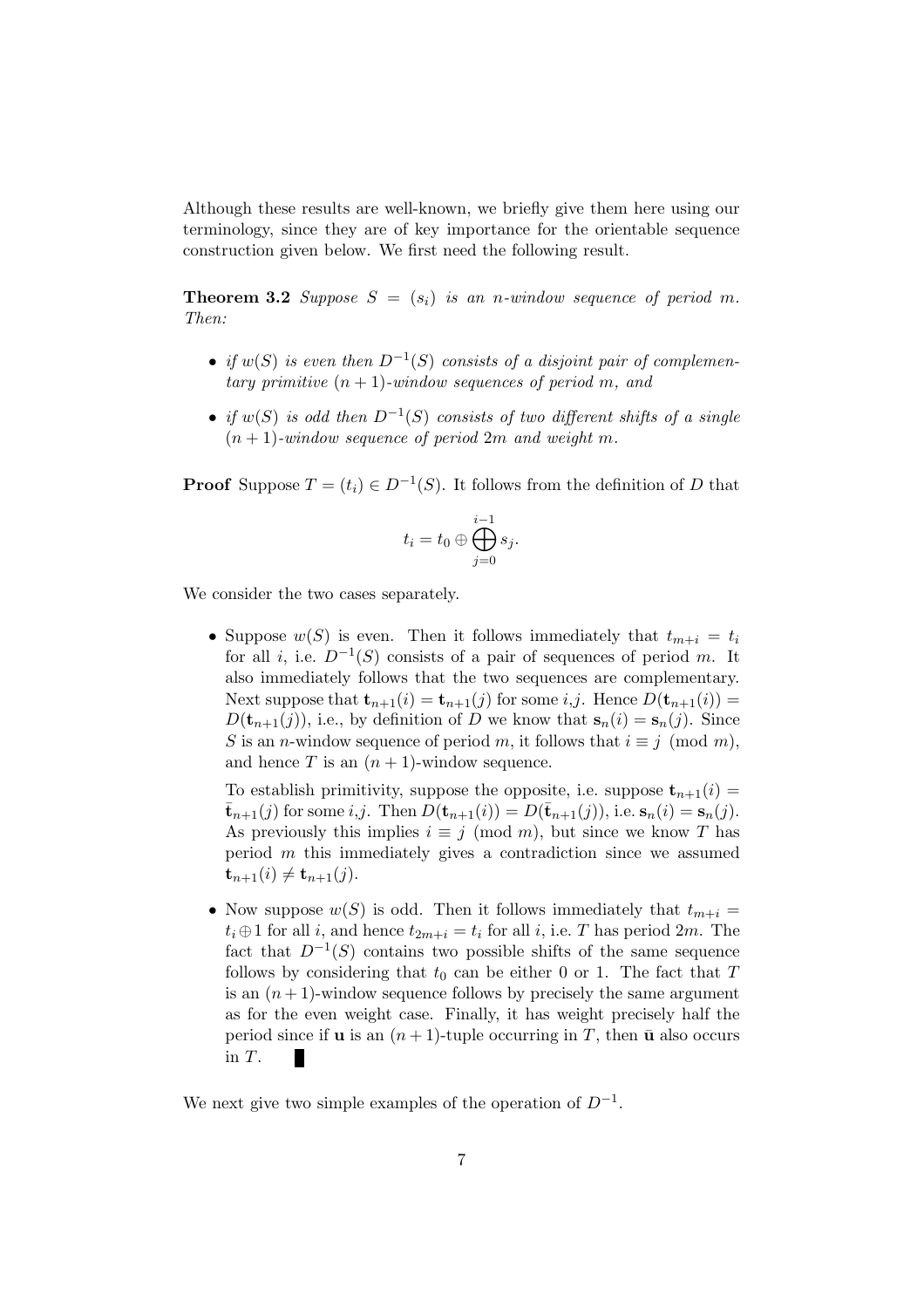**Example 3.3** First suppose  $S = [101]$  (of even weight); then  $D^{-1}(S) =$  $\{[011], [100]\}$ . Alternatively suppose  $S = [100]$  (of odd weight); then  $D^{-1}(S) =$  $\{[100011]\}.$ 

<span id="page-7-1"></span>Since the weight of a binary de Bruijn sequence of order  $n > 1$  is always even, the above theorem immediately gives as a corollary the following result due to Lempel [\[15\]](#page-19-3).

**Corollary 3.4** Suppose  $S = (s_i)$  is a de Bruijn sequence of order  $n > 1$ . Then  $D^{-1}(S)$  consists of a disjoint pair of complementary disjoint  $(n + 1)$ window sequences of period  $2^n$ .

<span id="page-7-2"></span>To complete the construction we need the following simple lemma (in essence given in a discussion in §IV.A of Lempel [\[15\]](#page-19-3)).

**Lemma 3.5** Suppose  $S = (s_i)$  is a de Bruijn sequence of order  $n > 1$ , and let  $D^{-1}(S) = \{T, T'\}$ , where (from Corollary [3.4\)](#page-7-1) T and T' are a disjoint pair of complementary disjoint  $(n+1)$ -window sequences of period  $2^n$ . Then T and  $T'$  contain conjugate  $(n + 1)$ -tuples.

**Proof** Consider the two  $(n + 1)$ -tuples consisting of alternating bits, i.e.  $\mathbf{u} = (1010\dots)$  and  $\mathbf{v} = (0101\dots)$ . They are clearly complementary and so one occurs in T and the other in  $T'$  — they must both occur in one or other of T and T' since by an obvious numerical argument T and T' between them contain all  $(n + 1)$ -tuples. Suppose, without loss of generality, **u** occurs at position i in  $T = (t_i)$ ; then  $t_{i-1} = 1$  since if  $t_{i-1} = 1$  then v occurs at position  $i - 1$  in T, contradicting the disjointness of T and T'. Hence the conjugate to v occurs at position  $i - 1$  in T, giving the desired result. п

It follows immediately that, combining Corollary [3.4](#page-7-1) with Theorem [2.1](#page-3-0) and Lemma [3.5,](#page-7-2) it is simple to construct a de Bruijn sequence of order  $n + 1$ from one of order  $n$  by applying the inverse Lempel homomorphism and then 'joining' the two resulting sequences.

### <span id="page-7-0"></span>4 Constructing orientable sequences

### 4.1 Applying the Lempel homomorphism

<span id="page-7-3"></span>We next show that a similar approach to that described above can be used to construct orientable sequences of order  $n + 1$  from one of order n.

**Theorem 4.1** Suppose  $S = (s_i)$  is an orientable sequence of order n and period m. Then: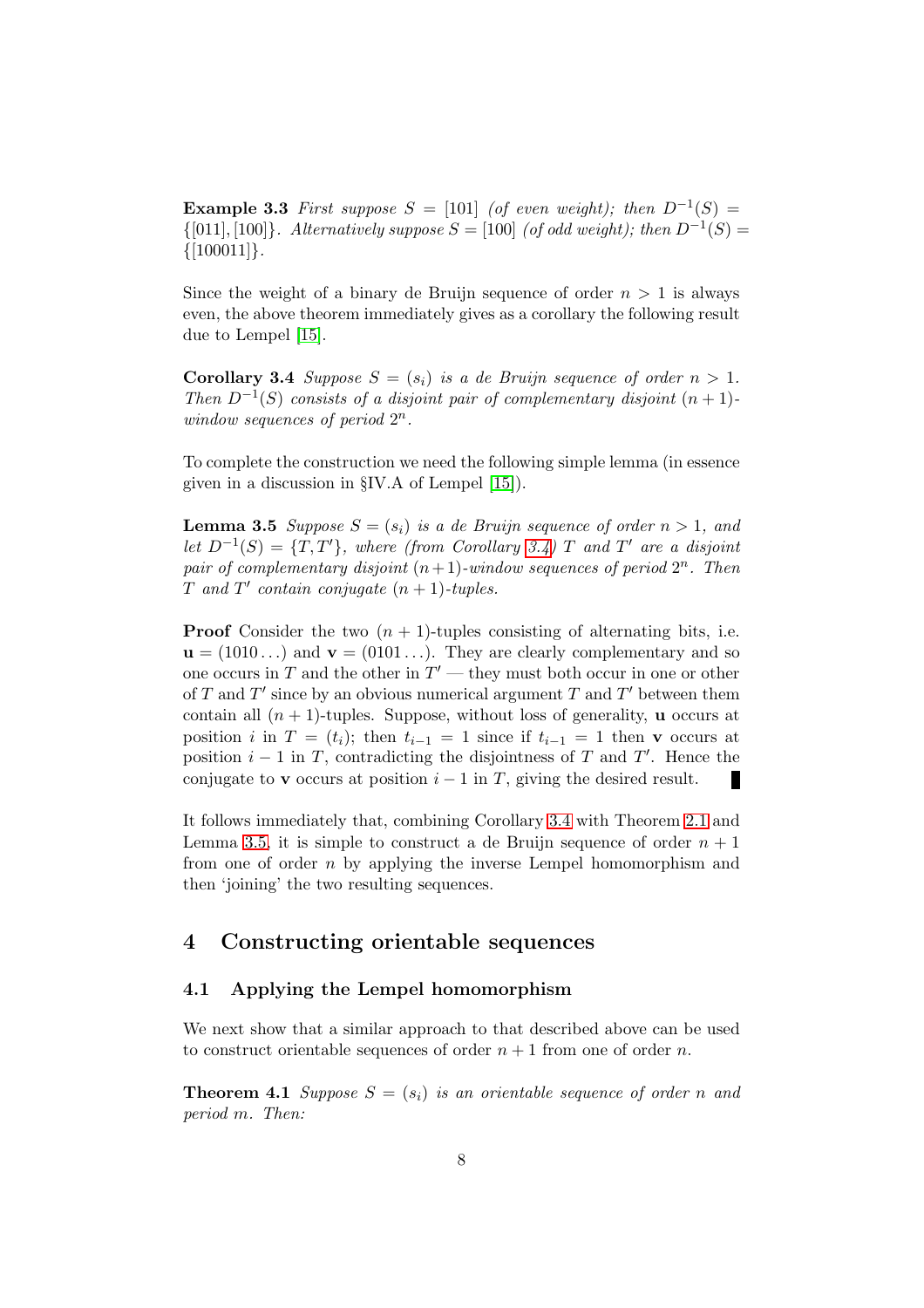- if  $w(S)$  is even then  $D^{-1}(S)$  consists of an o-disjoint pair of primitive complementary orientable sequences of order  $n + 1$  and period m, and
- if  $w(S)$  is odd then  $D^{-1}(S)$  consists of two different shifts of a single orientable sequence of order  $n + 1$ , period  $2m$  and weight m.

Proof As previously we consider two cases.

• If  $w(S)$  is even then Theorem [3.2](#page-6-0) shows that  $D^{-1}(S)$  consists of an disjoint pair of primitive complementary  $(n + 1)$ -window sequences of order  $n + 1$  and period m. It therefore remains to show that the two sequences are themselves orientable, and also that they are o-disjoint.

First suppose that  $T = (t_i) \in D^{-1}(S)$  is not orientable. i.e.  $\mathbf{t}_{n+1}(i) =$  $\mathbf{t}_{n+1}(j)^R$  for some i, j. Then  $D(\mathbf{t}_{n+1}(i)) = D(\mathbf{t}_{n+1}(j)^R)$ , i.e.  $\mathbf{s}_n(i) =$  $\mathbf{s}_n(j)^R$ , contradicting the assumption that S is orientable.

Next suppose that  $T, T' \in D^{-1}(S)$  are not o-disjoint (where  $T =$  $(t_i)$  and  $T' = (t'_i)$ ). We know they are disjoint (from Theorem [3.2\)](#page-6-0), and hence it must hold that  $\mathbf{t}_{n+1}(i) = \mathbf{t}'_{n+1}(j)^R$ . Then  $D(\mathbf{t}_{n+1}(i)) =$  $D(\mathbf{t}_{n+1}'(j)^R)$ , i.e.  $\mathbf{s}_n(i) = \mathbf{s}_n(j)^R$ , again contradicting the assumption that  $S$  is orientable.

• If  $w(S)$  is odd then Theorem [3.2](#page-6-0) again almost establishes the result. It remains to show that the  $(n + 1)$ -window sequence of period  $2m$  is orientable. However, this follows by precisely the same argument as used in the previous case.

Clearly this result is not enough on its own to enable construction of 'long' orientable sequences, since, even if  $S$  has odd weight and period  $m$ , then  $T \in D^{-1}(S)$  will have weight m, i.e. it will have odd weight if and only if m is odd. Moreover, even if S has odd weight and odd period, then  $T \in D^{-1}(S)$ will have period  $2m$ , and hence  $U \in D^{-1}(T)$  will have even weight. This is shown by the simple case in Example [4.2.](#page-8-0)

<span id="page-8-0"></span>**Example 4.2** Let S be the  $OS(5)$  of period  $m = 6$  with generating cycle [001101], mentioned in Section [2.2.](#page-4-1) S has weight 3 (odd) and hence Theo-rem [4.1](#page-7-3) tells us that  $D^{-1}(S)$  contains a single  $\mathcal{OS}(6)$  of period 12, namely: [000100111011]. However, this has weight  $6$  (even) so that another application of  $D^{-1}$  will yield a complementary pair of  $OS(7)$ s of period 12, namely [000011101001] and [111100010110].

To achieve 'period doubling' for multiple iterations of the above construction, two 'obvious' possibilities present themselves: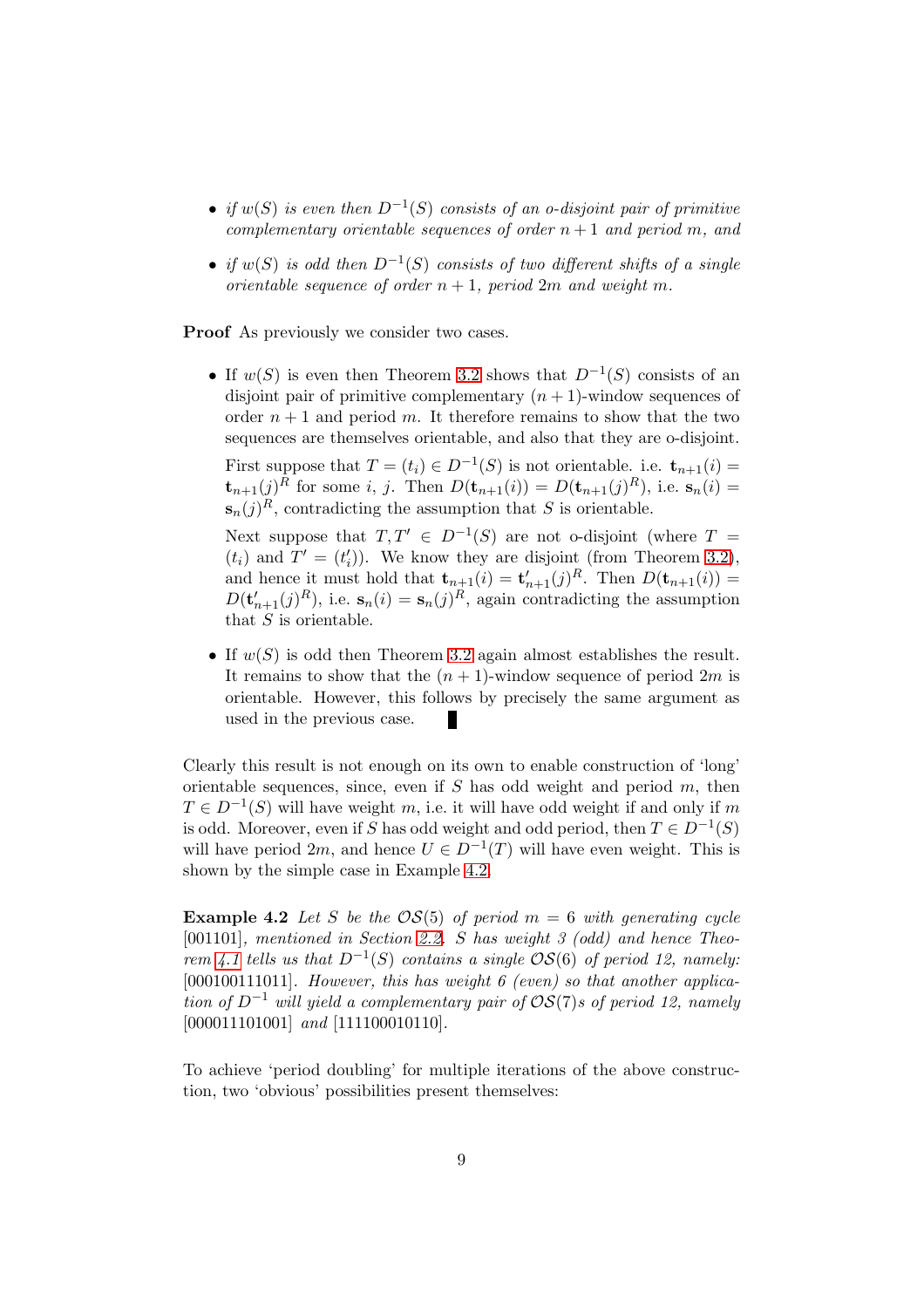- find a sequence S with the property that when applying the construction method iteratively, the output complementary pair of sequences contains a conjugate pair of tuples (thereby enabling the two sequences to be joined to create a single 'double length' sequence — see Theorem [2.1\)](#page-3-0);
- find a sequence  $S$  (with odd weight) with the property that it is possible to modify the double length output sequence  $T \in D^{-1}(S)$  to ensure that it too has odd weight.

In the next section we exhibit an approach of the second type.

### 4.2 An approach to maintaining odd weight

We first define a method of 'extending' orientable sequences of a special type.

**Definition 4.3** Suppose  $S = (s_i)$  is an orientable sequence of order n and period m with the property that there is there is exactly one occurrence of  $1^{n-4}$  in a period (and hence it contains no longer runs of 1s); suppose the generating cycle of S is  $[s_0, s_1, \ldots, s_{m-1}]$  where  $s_r = s_{r+1} = \cdots = s_{r+n-5}$ 1 for some r. Define the function  $\mathcal E$  (with domain and range the set of periodic binary sequences) as follows. If S has odd weight then set  $\mathcal{E}(S) = S$ , and if S has even weight then define  $\mathcal{E}(S)$  to be the sequence with generating cycle

 $[s_0, s_1, s_{r-1}, 1, s_r, s_{r+1}, ... s_{m-1}]$ 

*i.e.* where the single occurrence of  $1^{n-4}$  is replaced with  $1^{n-3}$ .

Remark 4.4 Note that, as discussed in Dai et al. [\[8\]](#page-18-4), it is simple to see that any orientable sequence can contain at most one occurrence of  $1^{n-3}$  in a period.

<span id="page-9-0"></span>We can now state a key result.

**Lemma 4.5** Suppose  $S = (s_i)$  is an orientable sequence of order n and period m with the property that there is exactly one occurrence of  $1^{n-4}$  in a period. Then  $\mathcal{E}(S)$  is an orientable sequence of order n, period m or  $m+1$ (depending on whether  $w(S)$  is odd or even) and odd weight.

**Proof** The result clearly holds if S has odd weight, and we thus suppose S has even weight. The fact that  $\mathcal{E}(S)$  has odd weight follows immediately from the definition. Again by definition the period of  $\mathcal{E}(S)$  divides  $m+1$ , and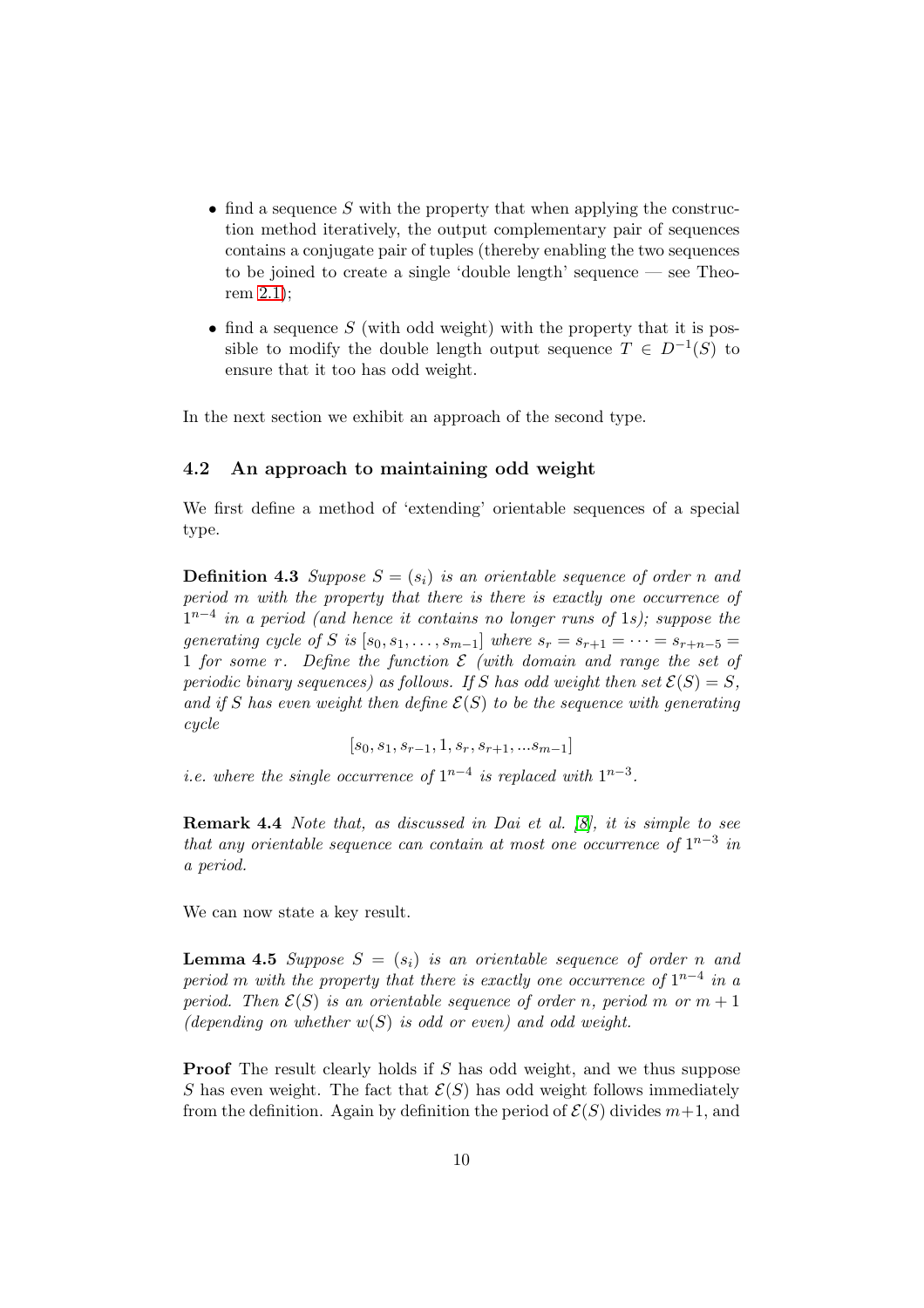is precisely  $m + 1$  because  $[s_0, s_1, s_{r-1}, 1, s_r, s_{r+1}, ... s_{m-1}]$  contains exactly one occurrence of  $1^{n-3}$ .

It remains to show that  $\mathcal{E}(S)$  is an  $\mathcal{OS}(n)$ . We only need to examine the n-tuples which include the inserted 1. Inserting this single 1 means that the following three *n*-tuples that occur in  $S$  (where the subscripts are computed modulo  $m + 1$ :

$$
u_0 = (s_{r-3}, s_{r-2}, s_{r-1}, 1^{n-4}, s_{r+n-4}),
$$
  
\n
$$
u_1 = (s_{r-2}, s_{r-1}, 1^{n-4}, s_{r+n-4}, s_{r+n-3}),
$$
  
\n
$$
u_2 = (s_{r-1}, 1^{n-4}, s_{r+n-4}, s_{r+n-3}, s_{r+n-2})
$$

are replaced in  $\mathcal{E}(S)$  by the following four *n*-tuples:

$$
v_0 = (s_{r-3}, s_{r-2}, s_{r-1}, 1^{n-3}),
$$
  
\n
$$
v_1 = (s_{r-2}, s_{r-1}, 1^{n-3}, s_{r+n+4}),
$$
  
\n
$$
v_2 = (s_{r-1}, 1^{n-3}, s_{r+n-4}, s_{r+n-3}),
$$
  
\n
$$
v_3 = (1^{n-3}, s_{r+n-4}, s_{r+n-3}, s_{r+n-2}).
$$

Now all four of the  $v_i$  tuples contain  $1^{n-3}$ , and hence they are all distinct and cannot occur in S (or  $S<sup>R</sup>$ ). The only remaining task is to show that  $v_0 \neq v_3^R$  and  $v_1 \neq v_2^R$ . However, if  $v_0 = v_3^R$  or  $v_1 = v_2^R$  then it immediately follows that  $u_1$  is symmetric, which contradicts the assumption that S is orientable.

This then enables us to give a means to recursively generate 'long' orientable sequences. We first define a special class of sequence.

**Definition 4.6** An  $OS(n)$  with the property that there is exactly one occurrence of  $0^{n-4}$  in a period is said to be good.

**Theorem 4.7** Suppose  $S = (s_i)$  is a good  $OS(n)$  of odd weight and period m. If  $T ∈ D^{-1}(S)$  then  $\mathcal{E}(T)$  is a good  $\mathcal{OS}(n+1)$  of odd weight, and period either 2m (if m is odd) or  $2m + 1$  (if m is even).

**Proof** The fact that T is an  $OS(n + 1)$  of period 2m follows immediately from Theorem [4.1;](#page-7-3) we also know the weight of T is m. Since  $0^{n-4}$  occurs exactly once in S, both  $0^{n-3}$  and  $1^{n-3}$  occur exactly once in T, as  $D^{-1}(0^{n-4}) = \{0^{n-3}, 1^{n-3}\}.$  This means that T is good and also the condi-tions of Lemma [4.5](#page-9-0) apply. This in turn means that  $\mathcal{E}(T)$  is an orientable sequence of order  $n+1$  and odd weight. The fact that  $\mathcal{E}(T)$  is good follows from observing that applying  $\mathcal E$  cannot affect the number of occurrences of  $0^{n-3}$ . Finally,  $\mathcal{E}(T)$  has period either 2m (if m is odd) or 2m + 1 (if m is even), since  $T$  has weight  $m$ . г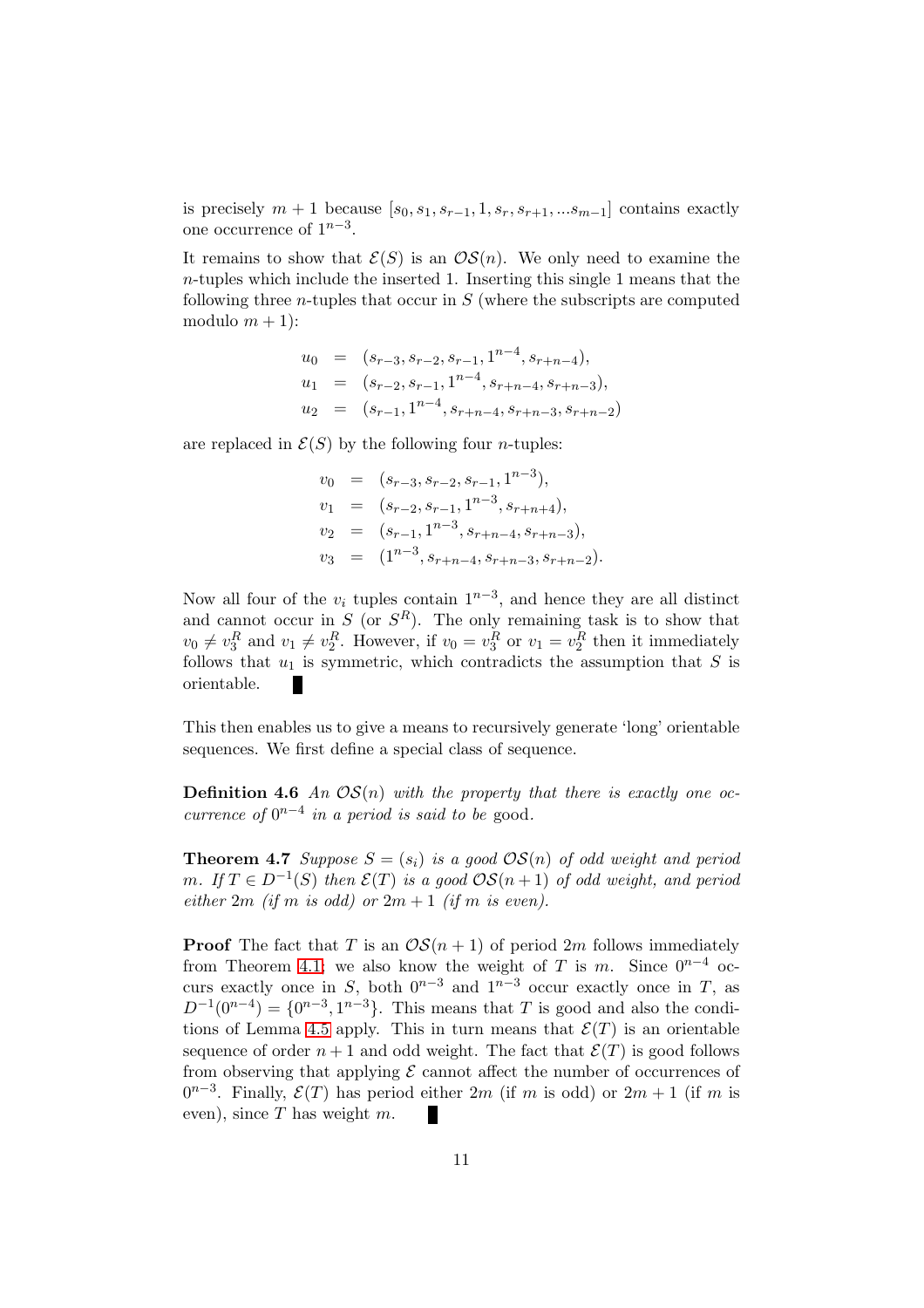<span id="page-11-0"></span>This immediately gives the following result.

**Corollary 4.8** Suppose  $S_n$  is a good  $OS(n)$  of period  $m_n$ . Recursively define the sequences  $S_{i+1} = \mathcal{E}(D^{-1}(S_i))$  for  $i \geq n$ , and suppose  $S_i$  has period  $m_i$  (i > n). Then,  $S_i$  is a good  $\mathcal{OS}(i)$  for every i, and for every  $j \geq 0$ :

- if  $m_n$  is odd,  $m_{n+2j+1} = 2m_{n+2j}$  and  $m_{n+2j+2} = 2m_{n+2j+1} + 1$ ;
- if  $m_n$  is even,  $m_{n+2j+1} = 2m_{n+2j} + 1$  and  $m_{n+2j+2} = 2m_{n+2j+1}$ .

**Proof** If  $m_i$  is odd for any  $i \geq m$ , then  $D^{-1}(S_i)$  will have odd weight and hence  $S_{i+1} = D^{-1}(S_i)$ ; that is,  $S_{i+1}$  will have even period  $(2m_i)$ . By similar reasoning,  $S_{i+2}$  will have odd period  $(2m_{i+1} + 1 = 4m_i + 1)$ . This immediately yields the result.

Simple numerical calculations give the following.

**Corollary 4.9** Suppose the sequences  $(S_i)$  are defined as in Corollary [4.8.](#page-11-0) Then

- if  $m_n$  is odd,  $m_{n+2j} = 2^{2j}m_n + (2^{2j} 1)/3$  and  $m_{n+2j+1} = 2^{2j+1}m_n +$  $(2^{2j+1} - 2)/3$ ;
- if  $m_n$  is even,  $m_{n+2j} = 2^{2j}m_n+(2^{2j+1}-2)/3$  and  $m_{n+2j+1} = 2^{2j+1}m_n+1$  $(2^{2j+2}-1)/3$ .

<span id="page-11-1"></span>We conclude by giving a simple example of how the above process can be used to generate an infinite family of orientable sequences.

**Example 4.10** [001010111] is the generating cycle of an  $OS(6)$  of period 9, which is good since it contains exactly one instance of  $0^2$ . It also has odd weight. So it can be used as  $S_6$  for the first application of  $D^{-1}$ . This results in a good  $OS(7)$  of period 18 with generating cycle:  $[00011001011001101]$ . This has weight 9 (which is odd), i.e.  $\mathcal{E}(D^{-1}(S_6)) = D^{-1}(S_6)$ , and so  $S_7 =$ [000110010111001101]. We next have

 $D^{-1}(S_7) = [000010001101000100111101110010111011]$ 

which has even weight and hence we need to insert an extra 1 after the unique sequence of four 1s, i.e.

 $S_8 = [0000100011010001001111101110010111011].$ 

Continuing in this way we obtain sequences with the periods listed in Table [2.](#page-12-1)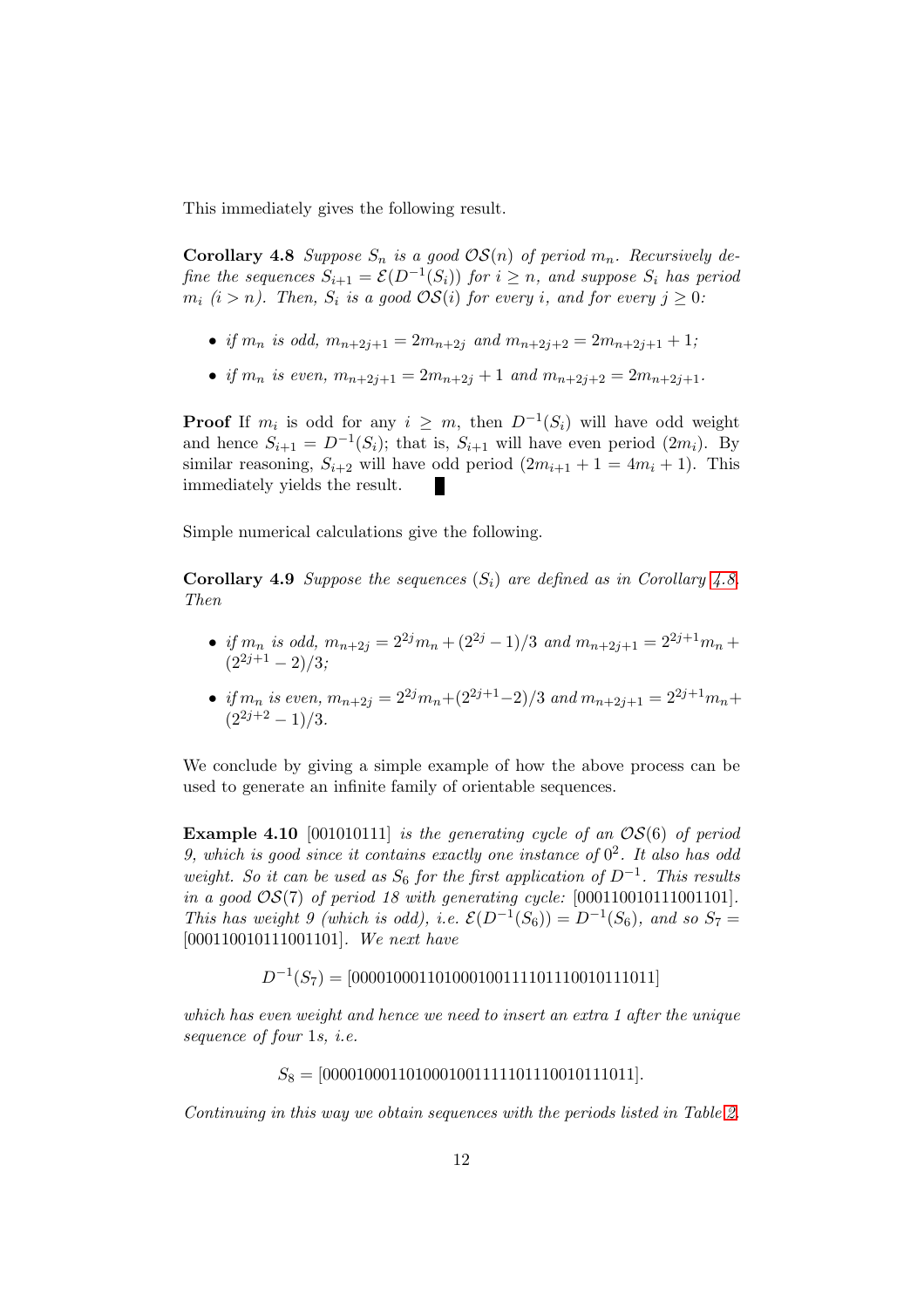| Order $(n)$  | Period $(m_n)$                   | Remarks                                    |
|--------------|----------------------------------|--------------------------------------------|
| 6            | 9                                |                                            |
|              | 18                               | No need to insert an extra 1 as the weight |
|              |                                  | is odd since [001010111] has odd period    |
| 8            | 37                               | After adding the extra 1                   |
| 9            | 74                               | No need to insert an extra 1               |
| 10           | 149                              |                                            |
| $\cdots$     | $\cdots$                         |                                            |
| $6+2j$       | $9(2^{2j}) + (2^{2j} - 1)/3$     |                                            |
| $6 + 2j + 1$ | $9(2^{2j+1}) + (2^{2j+1} - 2)/3$ |                                            |

<span id="page-12-1"></span>Table 2: A family of orientable sequences

For the sequences in Example [4.10](#page-11-1) we thus have  $m_n > 9 \times 2^{n-6}$  and from Dai et al. [\[8\]](#page-18-4) we know that  $m_n < 2^{n-1}$  for any orientable sequence of order n. That is, even for this simple example, the sequences obtained have periods at least 9/32 of the optimal values. Clearly sequences with periods closer to the optimal values can be obtained if the 'starter sequence' has period larger than the value given in the table<sup>[2](#page-12-2)</sup>, although the generated sequences will never by asymptotically optimal in length (unlike the sequences of Dai et al. [\[8\]](#page-18-4)). The sequence of period 9 was found by hand, and in the absence of a systematic search it is not clear whether a good  $OS(6)$  of period greater than 9 exists.

### <span id="page-12-0"></span>5 The aperiodic case

#### 5.1 Introduction and definitions

Up to this point we have only considered periodic sequences, i.e. infinite binary sequences which repeat after a finite period. However, many of the ideas we have thus far discussed also apply to the aperiodic case, i.e. where we are dealing with a single finite sequence. If  $S = (s_0, s_1, \ldots, s_{\ell-1})$  is a binary sequence of length  $\ell$ , i.e.  $s_i \in \mathbb{B}$  for  $0 \leq i \leq \ell$ , then S is an aperiodic orientable sequence of order n (an  $AOS(n)$ ) if and only if the collection of  $2\ell - 2n + 2$  *n*-tuples  $\mathbf{s}_n(i)$  and  $\mathbf{s}_n(i)^R$   $(0 \le i \le \ell - n)$  are all distinct.

As noted in Section [1,](#page-0-0) sequences of both periodic and aperiodic type have potential applications in position-location applications where the sequence is

<span id="page-12-2"></span><sup>&</sup>lt;sup>2</sup>An example of a good  $\mathcal{OS}(8)$  of period 80 has been found by Sawada — see <http://debruijnsequence.org/db/orientable> — yielding sequences of length at least 63% of the longest possible such sequence.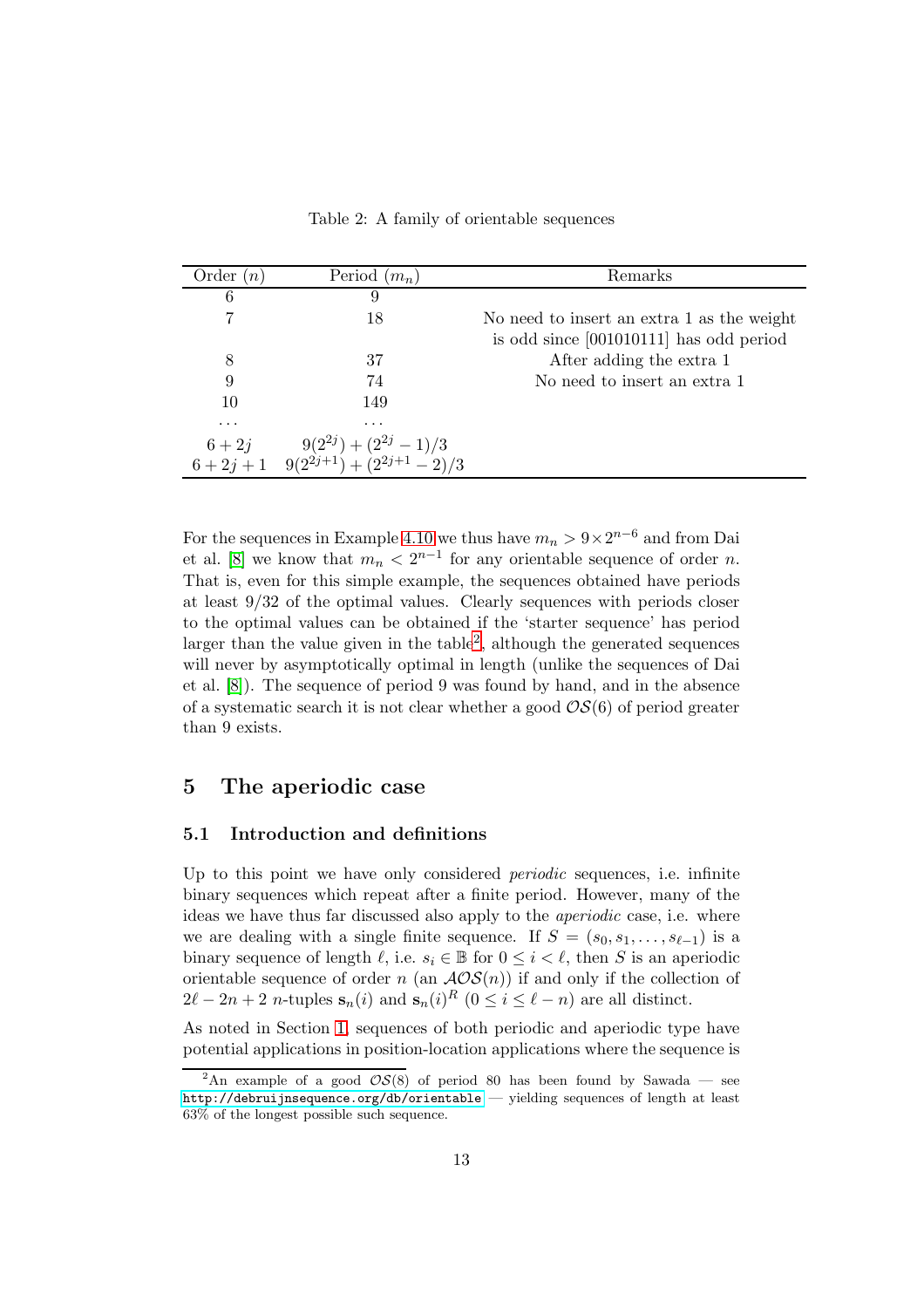encoded onto a surface which may be read in either direction, and reading  $n$ digits reveals the location of the reader and the direction of travel. Whether the periodic or aperiodic sequences are more appropriate depends on whether the surface on which the sequence is encoded forms a closed loop, e.g. when the surface is a cylinder, or not.

This case was briefly considered by Burns and Mitchell [\[4\]](#page-18-3), who give some simple results on the lengths of the longest such sequences, obtained from computer searches — see Table [3,](#page-13-0) where it is claimed that the for  $4 \leq n \leq$ 7 the length given is the length of the longest such sequence. Note that such sequences are referred to there as binary aperiodic 2-orientable window sequences.

<span id="page-13-0"></span>

| Order $(n)$ | Sequence length $(\ell)$ |
|-------------|--------------------------|
| 4           | 8                        |
| 5           | 14                       |
| 6           | 26                       |
| 7           | 48                       |
| 8           | 108                      |
| 9           | 210                      |
| 10          | 440                      |
| 11          | 872                      |
| 12          | 1860                     |
| 13          | 3710                     |
| 14          | 7400                     |
| 15          | 15467                    |
| 16          | 31766                    |

Table 3: Existence of aperiodic orientable sequences

It follows immediately from the definitions that if  $S = (s_i)$  is an  $OS(n)$  of period m, then  $(s_0, s_1, \ldots, s_{n+m-2})$  is an  $\mathcal{AOS}(n)$  of length  $m+n-1$  (see also [\[4\]](#page-18-3)).

Finally, analogously to the periodic case, we define:

- a pair of  $AOS(n)$ s to be *disjoint* if they do not share an *n*-tuple;
- a pair of  $AOS(n)$ s to be *o-disjoint* if they do not share an *n*-tuple in either direction; and
- an aperiodic sequence to be *primitive* if it is disjoint from its complement.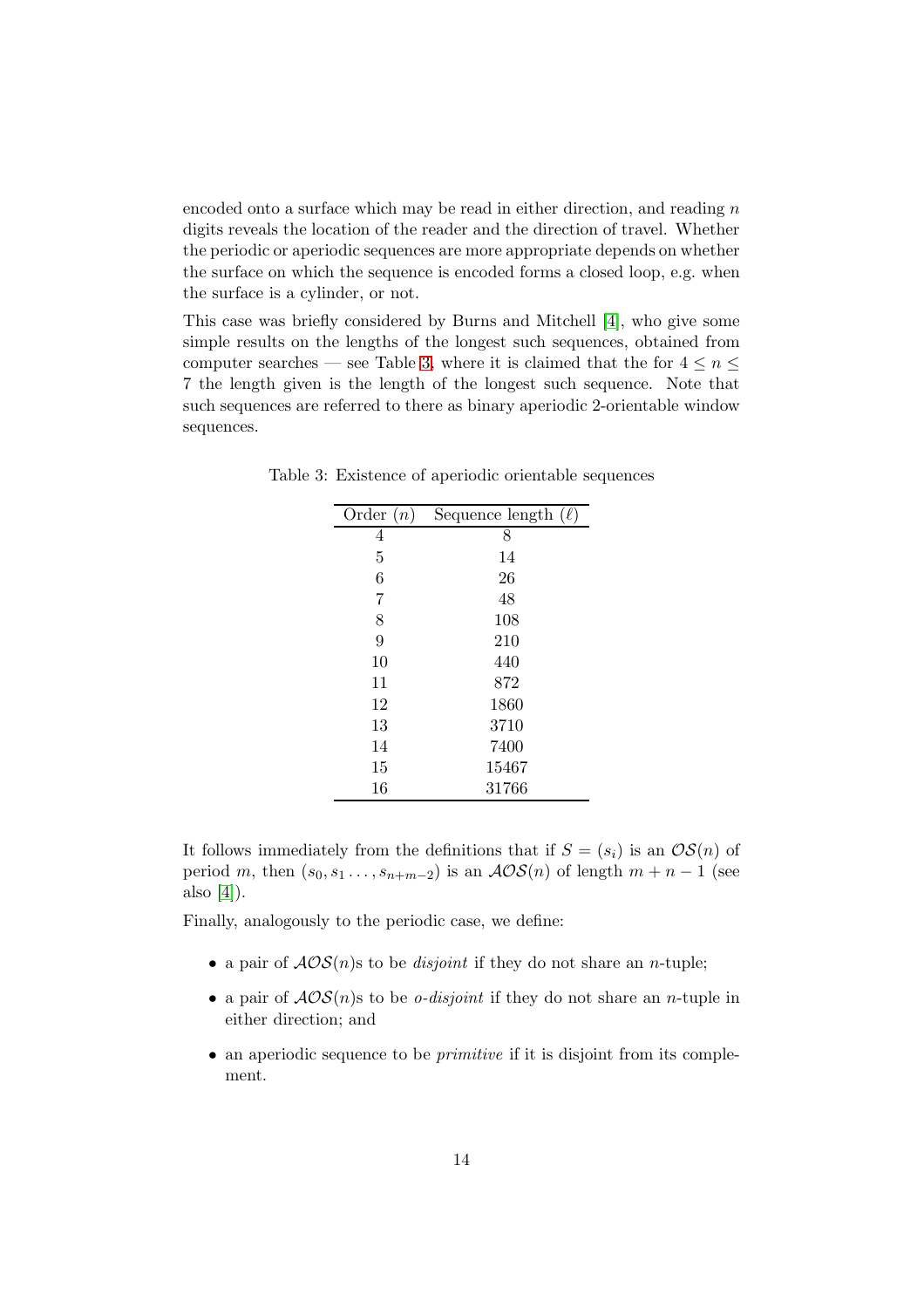#### 5.2 Applying the Lempel homomorphism

The Lempel homomorphism applies equally in the aperiodic case, and the following result analogous to Theorem [4.1](#page-7-3) holds. As the operator D acts in the same way on  $(n + 1)$ -windows in the aperiodic case as the periodic case the proof follows using precisely the same arguments as in Theorems [3.2](#page-6-0) and [4.1.](#page-7-3)

<span id="page-14-0"></span>**Theorem 5.1** Suppose  $S = (s_i)$  is an  $\mathcal{AOS}(n)$  of length  $\ell$ . Then  $D^{-1}(S)$ consists of an o-disjoint pair of primitive complementary  $AOS(n + 1)s$  of length  $\ell + 1$ .

Of course, this result does not enable us to generate long aperiodic orientable sequences. As in the periodic case, we need to find a way to combine the pair of sequences output from the inverse Lempel homomorphism. Fortunately, as we show below, if you start the iterative process with a sequence with very special properties then this can be achieved.

#### 5.3 A special case

We start by considering a very special type of  $\mathcal{AOS}(n)$ . We first need the following.

**Definition 5.2** If  $S = (s_i)$  is an  $AOS(n)$ ,  $n > 1$ , of length  $\ell$  with the property that the first  $n-1$  bits are 0s and the last  $n-1$  bits are 1s, i.e.  $S = 0^{n-1} \cdots 1^{n-1}$ , then we say S is ideal.

<span id="page-14-1"></span>We can now state the following simple result, which follows immediately from Theorem [5.1](#page-14-0) and the definition of D.

**Lemma 5.3** Suppose  $S = (s_i)$  is an ideal  $AOS(n)$ . Then:

 $D^{-1}(S) = \{(0^n \cdots a_n), (1^n \cdots \bar{a}_n)\}\$ 

where  $a_n$  is a subsequence consisting of n alternating bits (whether it starts with a 0 or a 1 is immaterial).

<span id="page-14-2"></span>This then leads to the following main result.

**Theorem 5.4** Suppose  $S = (s_i)$  is an ideal  $AOS(n)$  of length  $\ell$ , and let  $D^{-1}(S) = \{T, \overline{T}\}\$  where  $T = (0^n \cdots a_n)$  as in Lemma [5.3.](#page-14-1) Let  $U = \overline{T}^R$ .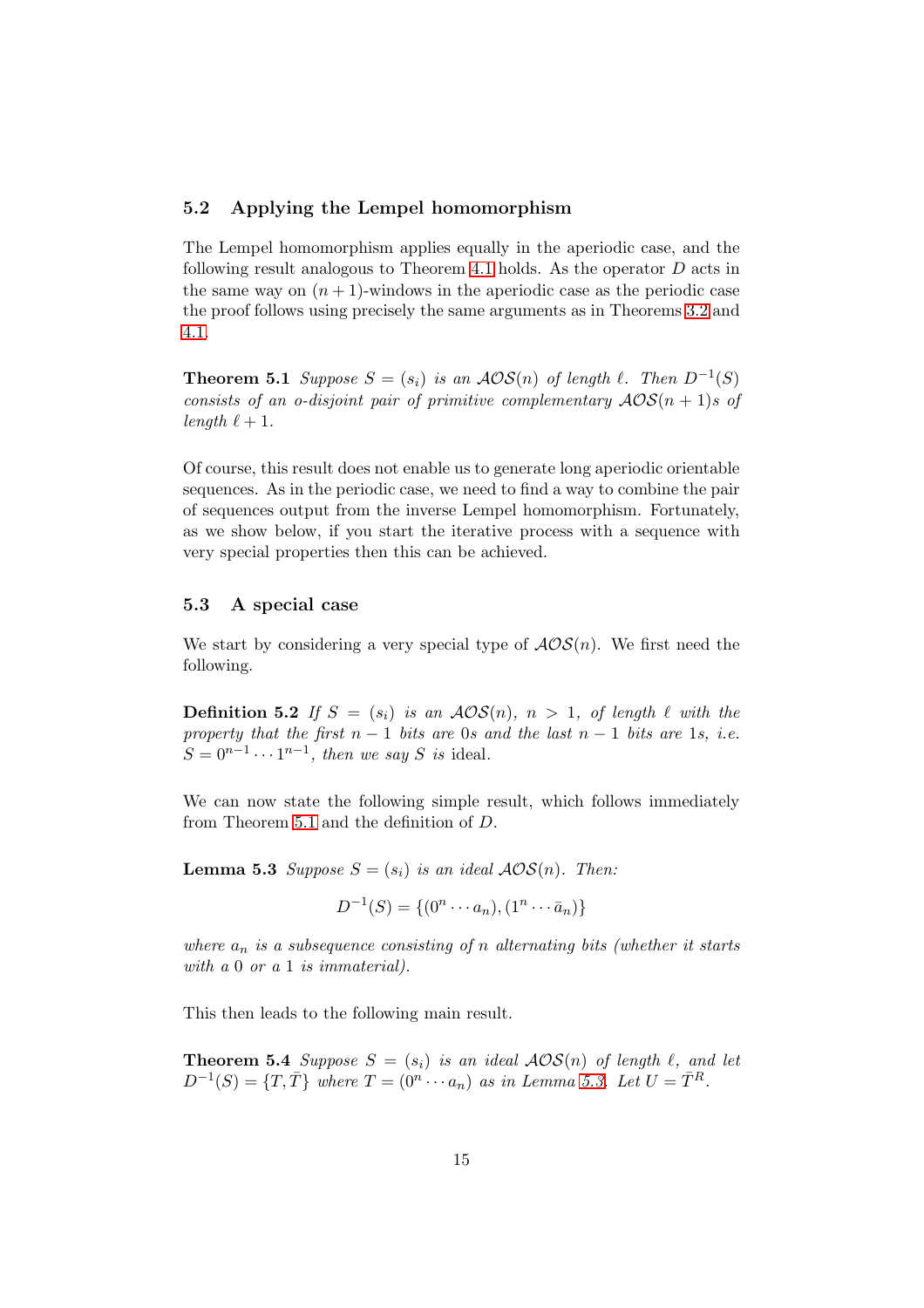- If n is even, let V be the sequence of length  $2\ell n + 2$  consisting of the  $\ell + 1$  bits of T followed by the final  $\ell - n + 1$  bits of U (i.e. U with the first n bits omitted).
- If n is odd, let V be the sequence of length  $2\ell n + 3$  consisting of the  $\ell+1$  bits of T followed by the final  $\ell-n+2$  bits of U (i.e. U with the first  $n-1$  bits omitted).

In both cases V is an ideal  $AOS(n + 1)$ .

**Proof** Without loss of generality we suppose throughout that  $a_n$  starts with a 0 (and hence ends with a  $0/1$  if n is odd/even).

First suppose that *n* is even. Then, since  $\overline{T} = 1^n \cdots \overline{a}_n$ ,  $U = \overline{a}_n \cdots 1^n$ , the first n bits of U match the final n bits of T. It follows that the merging of the two sequences to create V does not introduce any additional 'new'  $(n+1)$ -tuples, i.e. the set of  $(n+1)$ -tuples in V is equal to those appearing in T and U. Hence, since  $U = \overline{T}^R$ , and T and  $\overline{T}$  are an o-disjoint pair of primitive complementary  $\mathcal{AOS}(n+1)$ s (from Theorem [5.1\)](#page-14-0), it follows that V is an  $AOS(n + 1)$ . The fact that it is ideal follows immediately from its method of construction, and its length is equal to the sum of the lengths of T and U minus n, the number of 'overlapped' bits, i.e.  $2(\ell+1)-n=2\ell-n+2$ .

Now suppose that *n* is odd. In this case  $U = \bar{a}_n \cdots 1^n$ , and so the final  $n-1$  bits of U match the first  $n-1$  bits of T. The 'merging' of T and U to create V introduces a single additional 'new'  $(n + 1)$ -tuple in V, namely the  $(n + 1)$ -bit alternating tuple starting with a  $0$  — all other tuples occur in T or U; similarly, the only additional 'new'  $(n + 1)$ -tuple in  $V^R$  is the  $(n+1)$ -bit alternating tuple starting with a 1 (since  $n+1$  is even). Neither of these tuples could appear in  $T$  or  $U$  (or their reverses) since the image under D of these  $(n + 1)$ -tuples is  $1<sup>n</sup>$ , which cannot appear in S since it is symmetric. It thus again follows that V is an ideal  $\mathcal{AOS}(n+1)$ , in this case of length equal to the sum of the lengths of T and U minus  $n-1$ , the number of 'overlapped' bits, i.e.  $2(\ell+1) - (n-1) = 2\ell - n + 3$ . П

The above construction clearly gives an iterative method of computing an  $AOS(n)$  for arbitrary n, given an ideal  $AOS$  to act as a 'starter' in the construction. The length of the sequences obtained is given by the following lemma.

<span id="page-15-0"></span>**Lemma 5.5** Suppose  $S_n$  is an ideal  $AOS(n)$  of length  $\ell_n$ , and moreover suppose that  $S_{m+n}$  is an ideal  $AOS(m+n)$  of length  $\ell_{m+n}$  obtained from  $S_n$  using m iterations of the approach given in Theorem [5.4.](#page-14-2) Then

$$
\ell_{m+n} = 2^m (\ell_n - n + 1) + x_m/3 + m + n - 1.
$$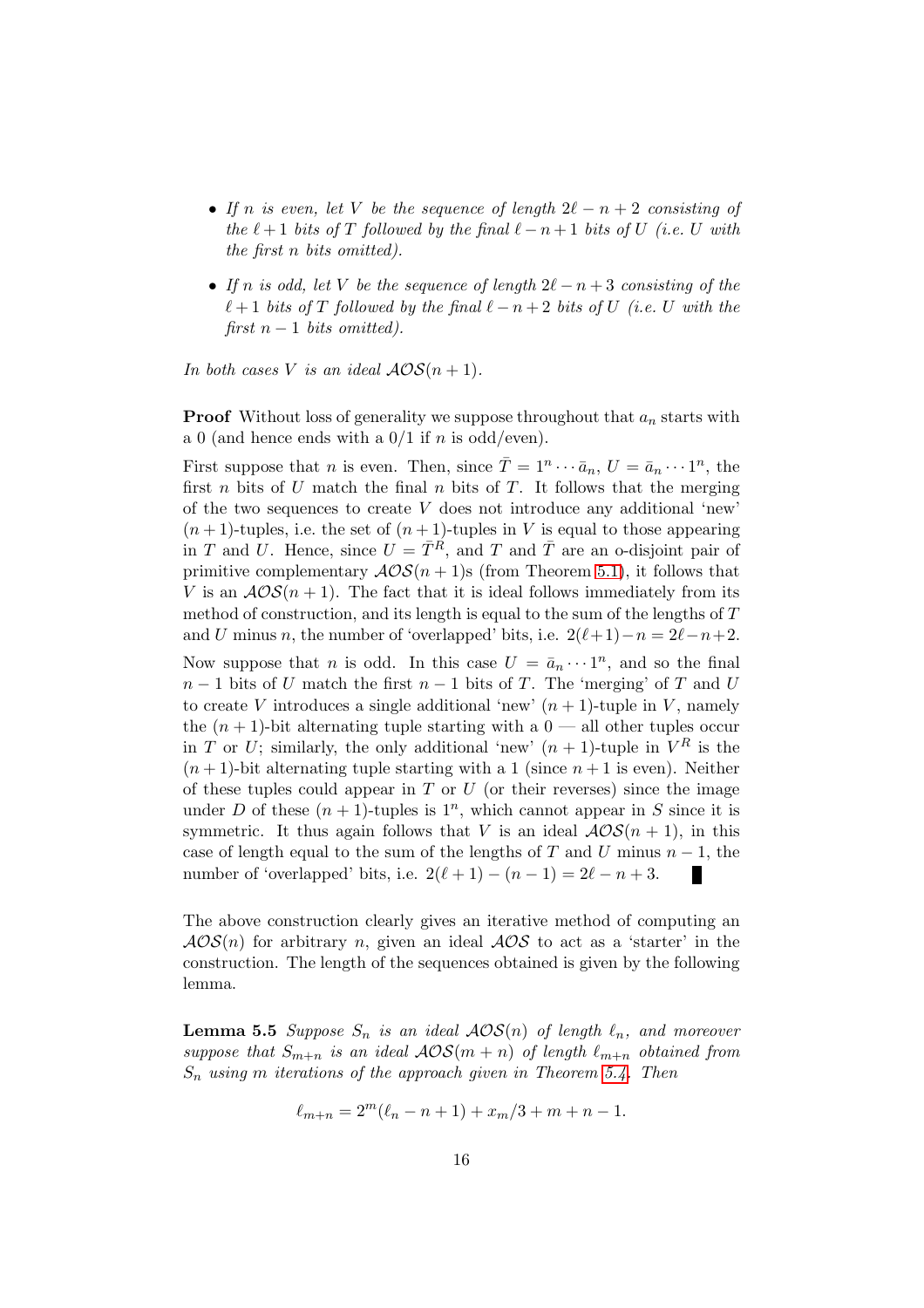where  $x_m$  is one of  $2^m - 1$  (n even, m even),  $2^m - 2$  (n even, m odd),  $2^{m+1} - 2$  (n odd, m even), or  $2^{m+1} - 1$  (n odd, m odd).

**Proof** For any sequence  $S_r$   $(r \geq n)$  we consider the value  $\nu_r$ , i.e. the number of r-tuples appearing in  $S_r$ . Clearly  $\nu_r = \ell_r - r + 1$ . From Theorem [5.4,](#page-14-2) we immediately have that  $\nu_{n+1} = 2\nu_n$  if n is even, and  $\nu_{n+1} = 2\nu_n + 1$  if n is odd. The result then follows from some simple calculations.

We now give a simple example of the use of the above iterative construction, yielding an infinite family of aperiodic orientable sequences.

**Example 5.6** We start by observing that  $S_2 = 01$  is an ideal  $AOS(2)$  of length 2. This is clearly optimally long. Now  $D^{-1}(S) = \{001, 110\}$ , i.e.  $T = 001$  and  $U = 011$ . Since 2 is even, we overlap the sequences by  $n = 2$ positions to obtain  $S_3 = 0011$ . Note that  $S_3$  is also of optimal length since there are only four asymmetric 3-tuples, two of which appear.

Repeating the construction, applying  $D^{-1}$  to 0011 gives  $T = 00010$  and  $U =$ 10111. Overlapping them by  $2(=n-3)$  bit-positions we get  $S_4 = 00010111$ of length 8. This involves adding the extra 4-tuple 0101, which could not appear in either  $T$  or  $U$  as its image under  $D$  is 111, which is symmetric. S<sup>4</sup> is also optimally long according to Table [3.](#page-13-0)

We next obtain  $S_5 = 00001101001111$  of length 14. Continuing this process gives sequences of the lengths in Table [4.](#page-16-0)

<span id="page-16-0"></span>

| Order $(n)$    | Sequence length $(\ell)$               |
|----------------|----------------------------------------|
| $\overline{2}$ | 2                                      |
| 3              | 4                                      |
| 4              | 8                                      |
| 5              | 14                                     |
| 6              | 26                                     |
| 7              | 48                                     |
| 8              | 92                                     |
| 9              | 178                                    |
| 10             | 350                                    |
|                |                                        |
| 2r             | $2^{2r-2} + (2^{2r-2} - 1)/3 + 2r - 1$ |
| $2r+1$         | $2^{2r-1} + (2^{2r-1} - 2)/3 + 2r$     |

Table 4: A family of aperiodic orientable sequences

Inspection of Table [4](#page-16-0) reveals that for  $n \leq 7$  the sequences are optimally long (according to Table [3\)](#page-13-0), but for larger values of  $n$  they are not. However,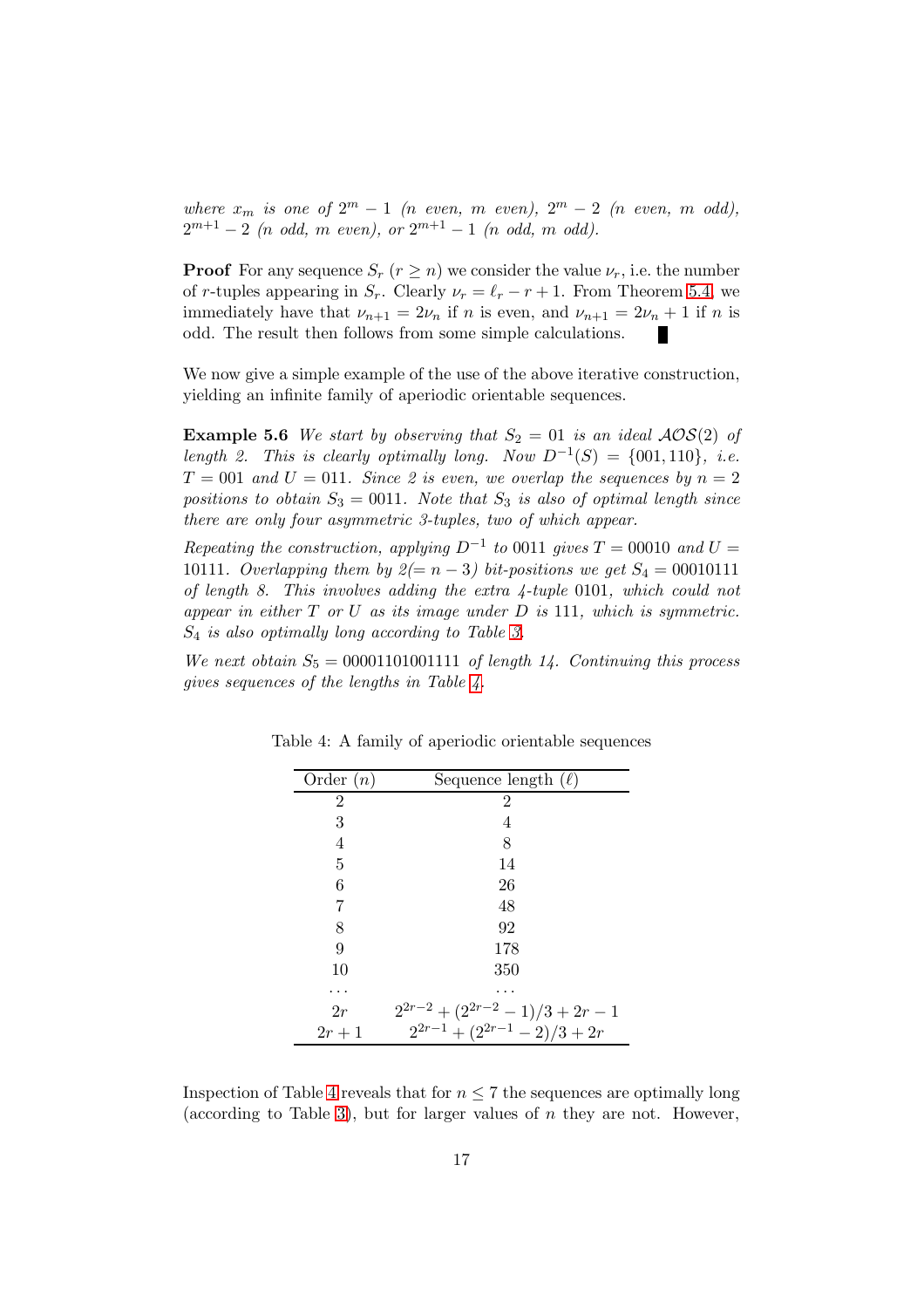they are very simple to construct, and from Lemma [5.5](#page-15-0) (see also Table [4\)](#page-16-0) the length of the sequence  $S_n$  is greater than  $2^n/3$ . A simple upper bound (see Lemma 15 of [\[4\]](#page-18-3)) means that the length of any  $AOS(n)$  is at most  $2^{n-1} - 2^{\lfloor (n-1)/2 \rfloor} + n - 1$ ; that is, the sequences generated by this approach have lengths at least 2/3 of the optimal values.

## <span id="page-17-0"></span>6 Conclusions and possible future work

We have described how the Lempel homomorphism can be applied to recursively generate infinite families of both periodic and aperiodic orientable sequences. We have given examples of infinite families of orientable sequences, both periodic and aperiodic, generated using the construction methods and having, in both cases, close to optimal period/length — the periodic sequences have period at least 63% of the optimal value, and the aperiodic sequences have length at least 2/3 of optimal. Moreover, sequences with greater period/length can be obtained should longer 'starter' sequences for the recursions be chosen. The method of construction in both cases is direct very simple, partially answering the question posed by Dai et al. [\[8\]](#page-18-4) and quoted in Section [1.](#page-0-0) They only partially answer the question since the periods/lengths of the sequences produced are not asymptotically optimal. The methods are also of low complexity in terms of time — they are trivially linear in the sequence length; however, the storage complexity is high since the entire sequence needs to be available to perform the recursion operation.

Since in both cases the sequences are generated using a simple recursive approach, it may well be possible to devise simple encoding and decoding methods, i.e. algorithms that, for an  $OS(n)$  or an  $AOS(n)$ , enable a position value to be converted into the n-tuple that occurs in that position in the sequence or its reverse (encoding) or vice versa (decoding). Such algorithms are clearly of value in potential position-location applications of orientable sequences — see, for example,  $[4, 16]$  $[4, 16]$ .

Devising such algorithms is left for future work. Other possible directions for future research include generalising the construction methods given in this paper, both to arbitrary size alphabets and to the multi-dimensional case.

## Acknowledgements

The authors would like to thank Joe Sawada and the anonymous referees for their valuable corrections and suggestions for improvement.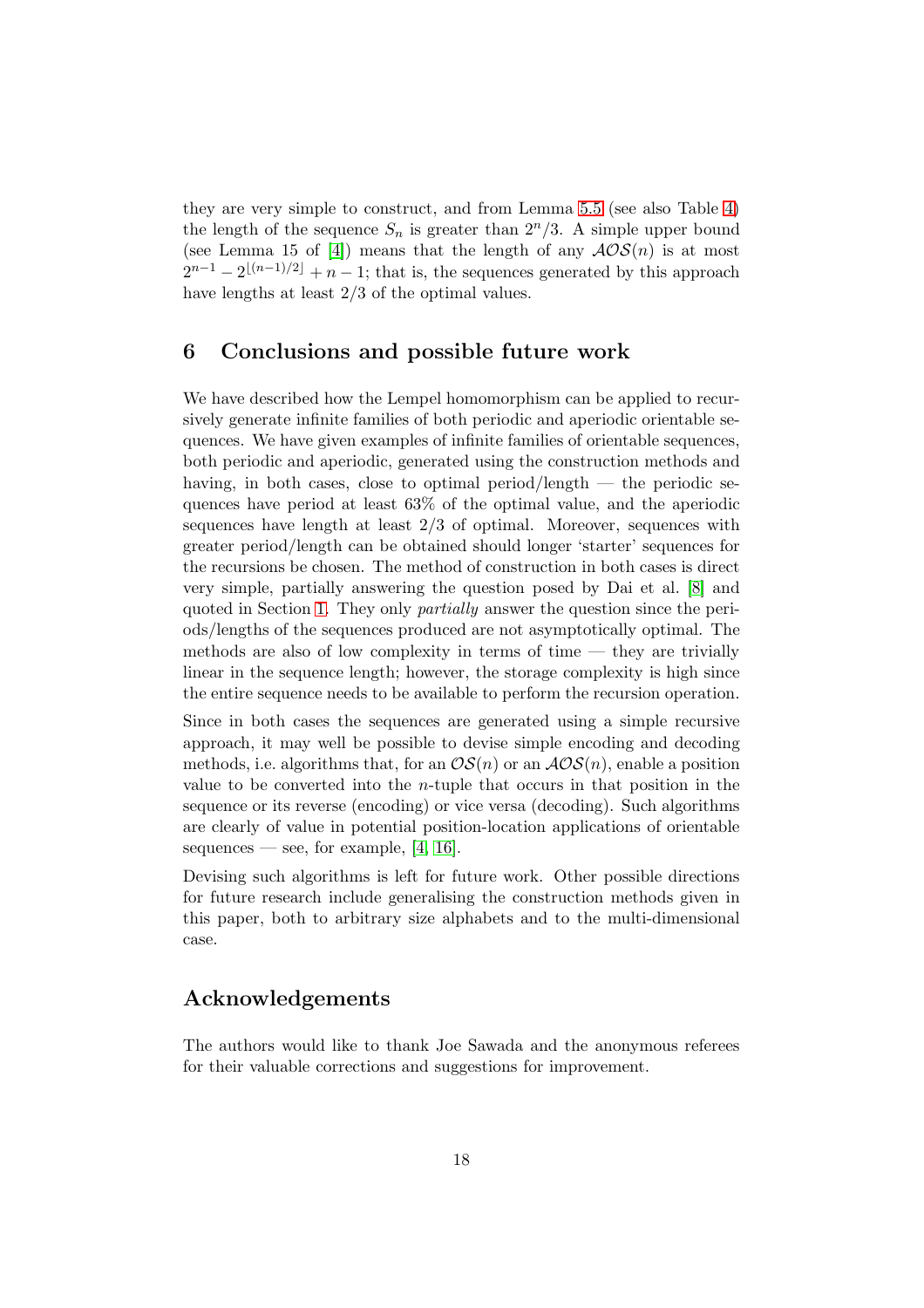### <span id="page-18-6"></span>References

- [1] R. Berkowitz and S. Kopparty, Robust positioning patterns, Proceedings of the Twenty-Seventh Annual ACM-SIAM Symposium on Discrete Algorithms, SODA 2016, Arlington, VA, USA, January 10–12, 2016 (R. Krauthgamer, ed.), SIAM, 2016, pp. 1937–1951.
- <span id="page-18-5"></span>[2] A. M. Bruckstein, T. Etzion, R. Giryes, N. Gordon, R. J. Holt, and D. Shuldiner, Simple and robust binary self-location patterns, IEEE Trans. Inf. Theory 58 (2012), no. 7, 4884–4889.
- <span id="page-18-2"></span>[3] J. Burns and C. J. Mitchell, Coding schemes for two-dimensional position sensing, Tech. Report HPL–92–19, January 1992, <https://hplabs.itcs.hp.com/techreports/92/HPL-92-19.html>.
- <span id="page-18-3"></span>[4]  $\Box$ , Coding schemes for two-dimensional position sensing, Cryptography and Coding III (M. J. Ganley, ed.), Oxford University Press, 1993, pp. 31–66.
- <span id="page-18-7"></span>[5] Y. M. Chee, D. T. Dao, H. M. Kiah, S. Ling, and H. Wei, Binary robust positioning patterns with low redundancy and efficient locating algorithms, Proceedings of the Thirtieth Annual ACM-SIAM Symposium on Discrete Algorithms, SODA 2019, San Diego, California, USA, January 6–9, 2019 (T. M. Chan, ed.), SIAM, 2019, pp. 2171–2184.
- <span id="page-18-8"></span>[6]  $\qquad \qquad$ , Robust positioning patterns with low redundancy, SIAM J. Comput. 49 (2020), no. 2, 284–317.
- <span id="page-18-9"></span><span id="page-18-4"></span>[7] F. Chung, P. Diaconis, and R. Graham, Universal cycles for combinatorial structures, Discrete Mathematics 110 (1992), 43–59.
- [8] Z.-D. Dai, K. M. Martin, M. J. B. Robshaw, and P. R. Wild, Orientable sequences, Cryptography and Coding III (M. J. Ganley, ed.), Oxford University Press, Oxford, 1993, pp. 97–115.
- <span id="page-18-10"></span>[9] N. G. de Bruijn, A combinatorial problem, Proceedings Nederlandse Akademie van Wetenschappen 49 (1946), 758–764.
- <span id="page-18-11"></span>[10] T. Etzion, The depth distribution  $-A$  new characterization for linear codes, IEEE Transactions on Information Theory 43 (1997), 1361–1363.
- <span id="page-18-0"></span>[11] H. Fredricksen, A survey of full length nonlinear shift register cycle algorithms, SIAM Review 24 (1982), 195–221.
- <span id="page-18-1"></span>[12] S. W. Golomb, Shift register sequences, Holden-Day, San Francisco, 1967.